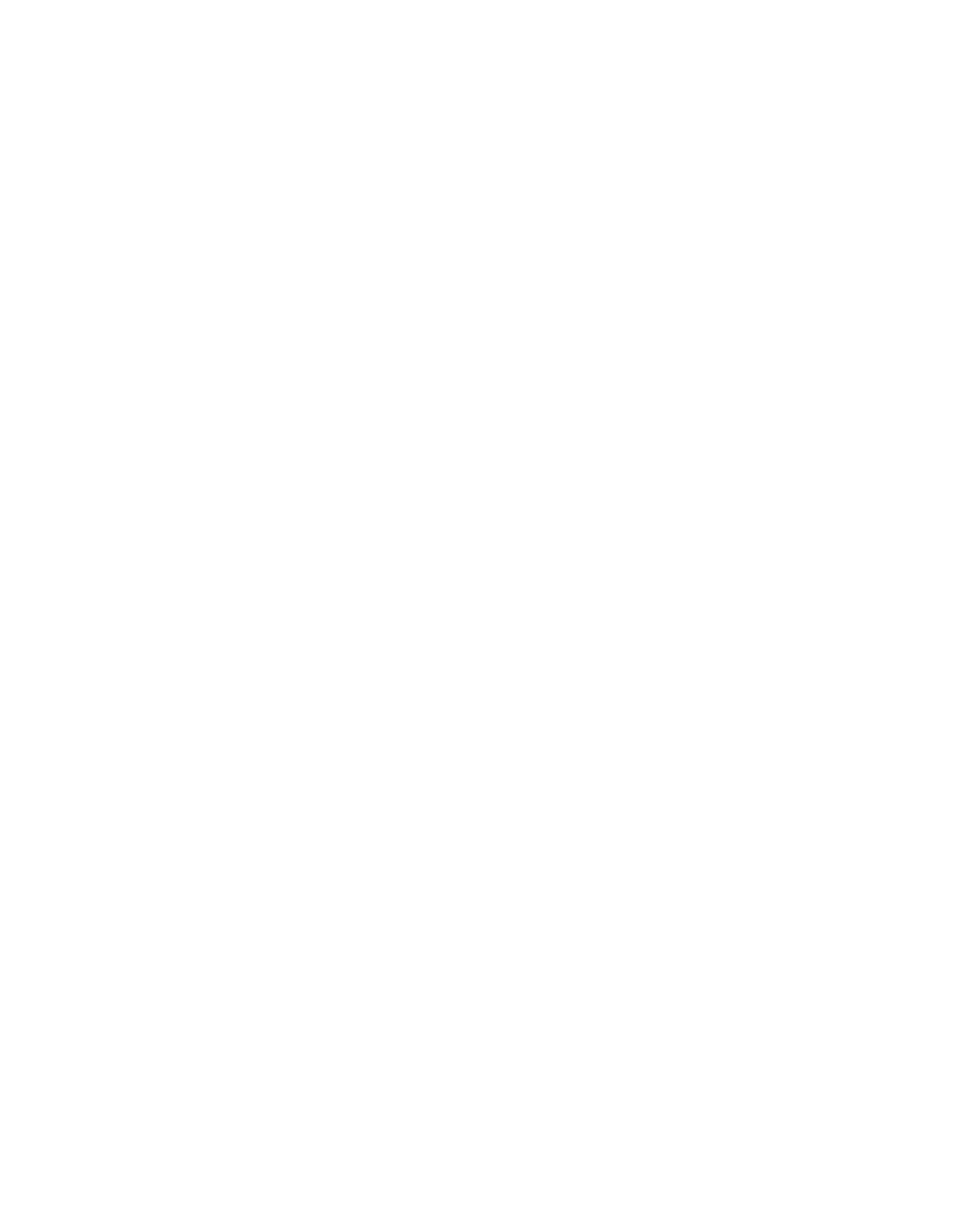# **Solar Electric System Design, Operation and Installation**

## **An Overview for Builders in the Pacific Northwest**

**October 2009** 

© 2009 Washington State University Extension Energy Program 905 Plum Street SE, Bldg 3 Olympia, WA 98504-3165 [www.energy.wsu.edu](http://www.energy.wsu.edu/)

This publication contains material written and produced for public distribution. Permission to copy or disseminate all or part of this material is granted, provided that the copies are not made or distributed for commercial advantage and that they are referenced by title with credit to the Washington State University Extension Energy Program.

WSUEEP09-013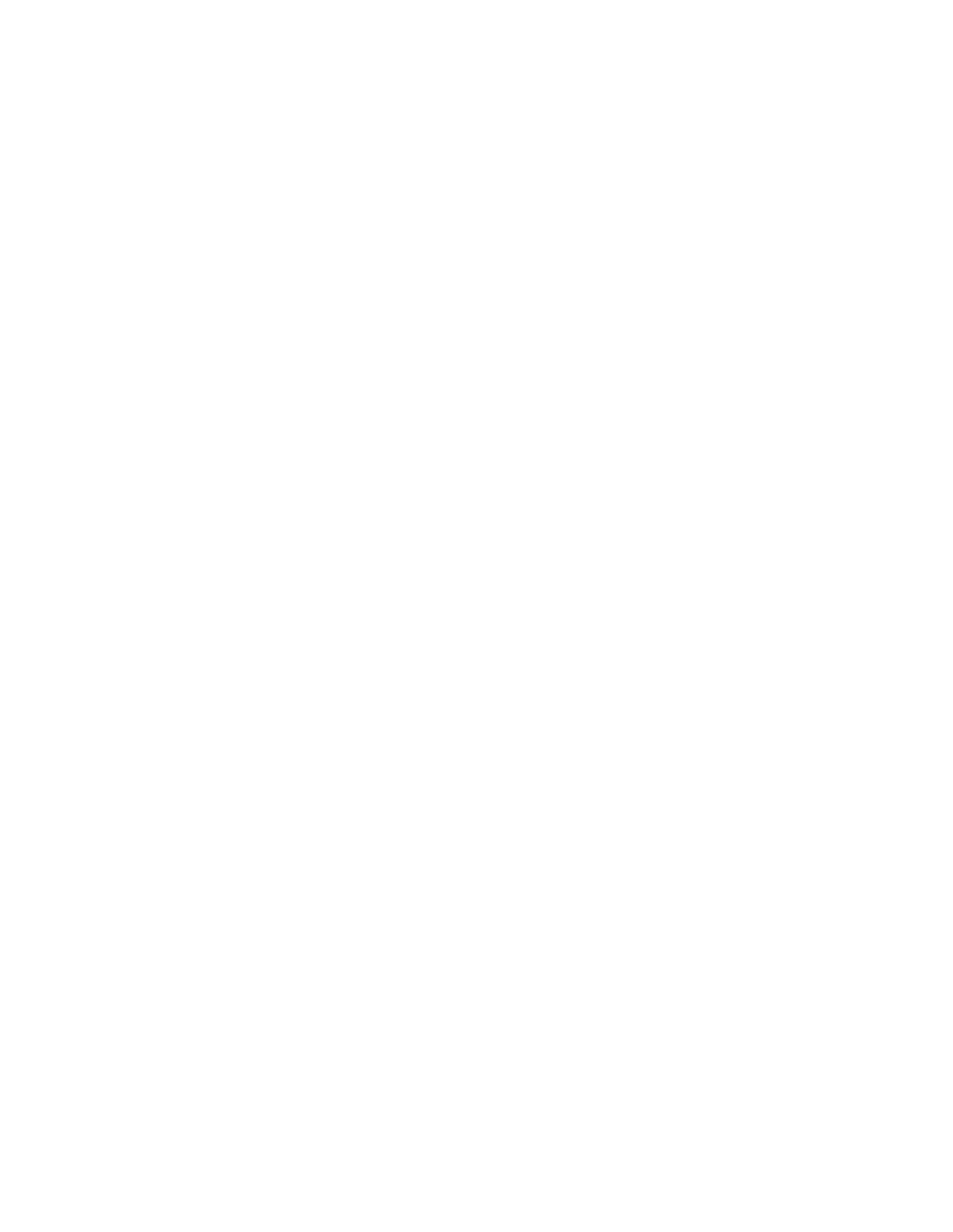#### **Acknowledgments**

The primary author of this overview was Carolyn Roos, Ph.D., of the Washington State University Extension Energy Program. Mike Nelson of the Northwest Solar Center provided very helpful consultation and a detailed review of several drafts. Kacia Brockman of the Energy Trust of Oregon also provided very insightful review comments.

This publication was adapted and updated from one prepared for the Energy Trust of Oregon, Inc. in 2005.

#### **Disclaimer**

While the information included in this guide may be used to begin a preliminary analysis, a professional engineer and other professionals with experience in solar photovoltaic systems should be consulted for the design of a particular project.

Neither Washington State University nor its cooperating agencies, nor any of their employees, makes any warranty, express or implied, or assumes any legal liability or responsibility for the accuracy, completeness or usefulness of any information, apparatus, product, or process disclosed, or represents that its use would not infringe privately owned rights. Reference herein to any specific commercial product, process, or service by trade name, trademark, manufacturer, or otherwise does not necessarily constitute or imply its endorsement, recommendation, or favoring by Washington State University or its cooperating agencies.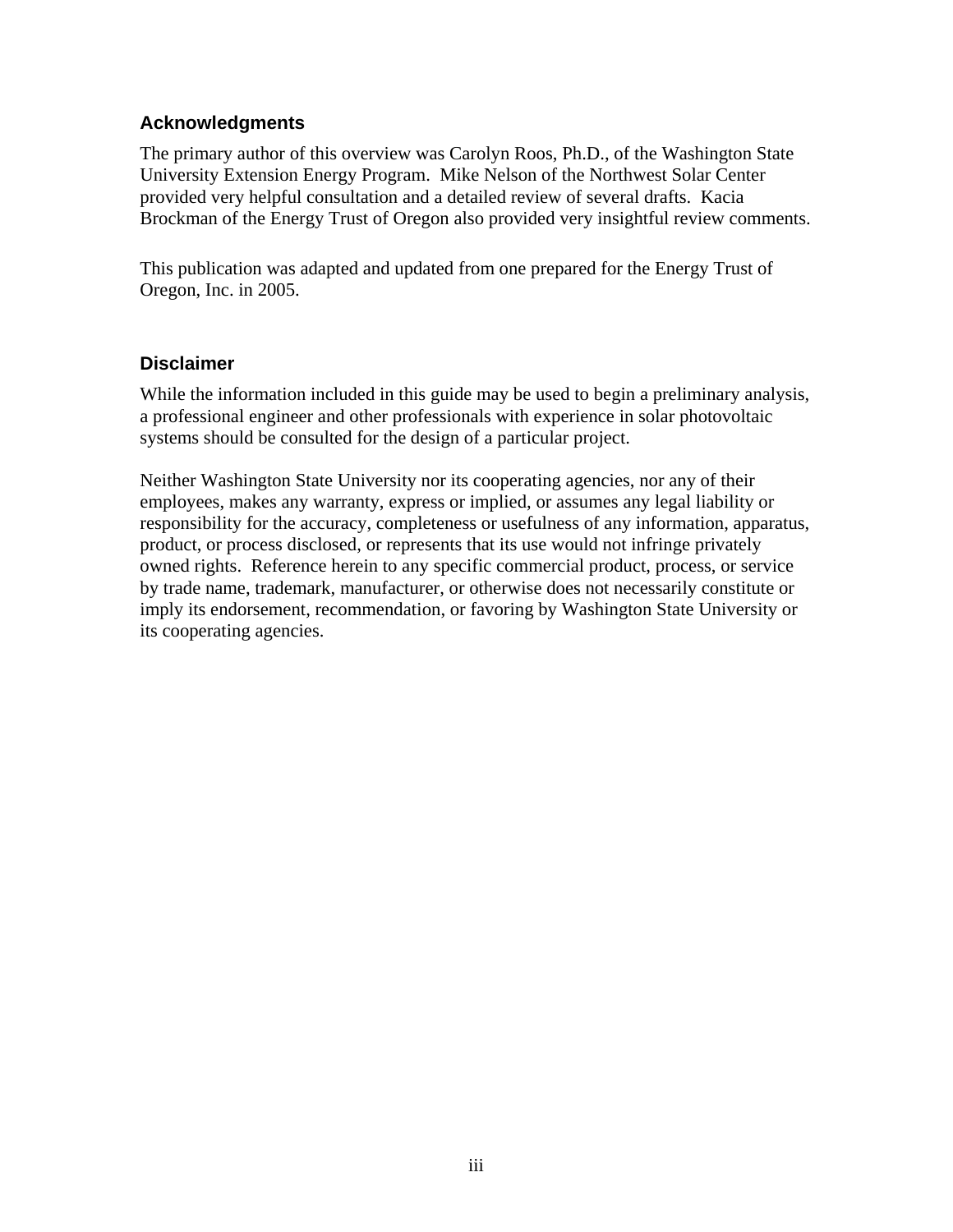# **Contents**

| Introduction |  |
|--------------|--|
|              |  |
|              |  |
|              |  |
|              |  |
|              |  |
|              |  |
|              |  |
|              |  |
|              |  |
|              |  |
|              |  |
|              |  |
|              |  |
|              |  |
|              |  |
|              |  |
|              |  |
|              |  |
|              |  |
|              |  |
|              |  |
|              |  |
|              |  |
|              |  |

# **List of Figures**

| Figure 1. One common configuration of a grid-connected AC photovoltaic |  |
|------------------------------------------------------------------------|--|
|                                                                        |  |
| Figure 2. One common configuration of a grid-connected AC photovoltaic |  |
|                                                                        |  |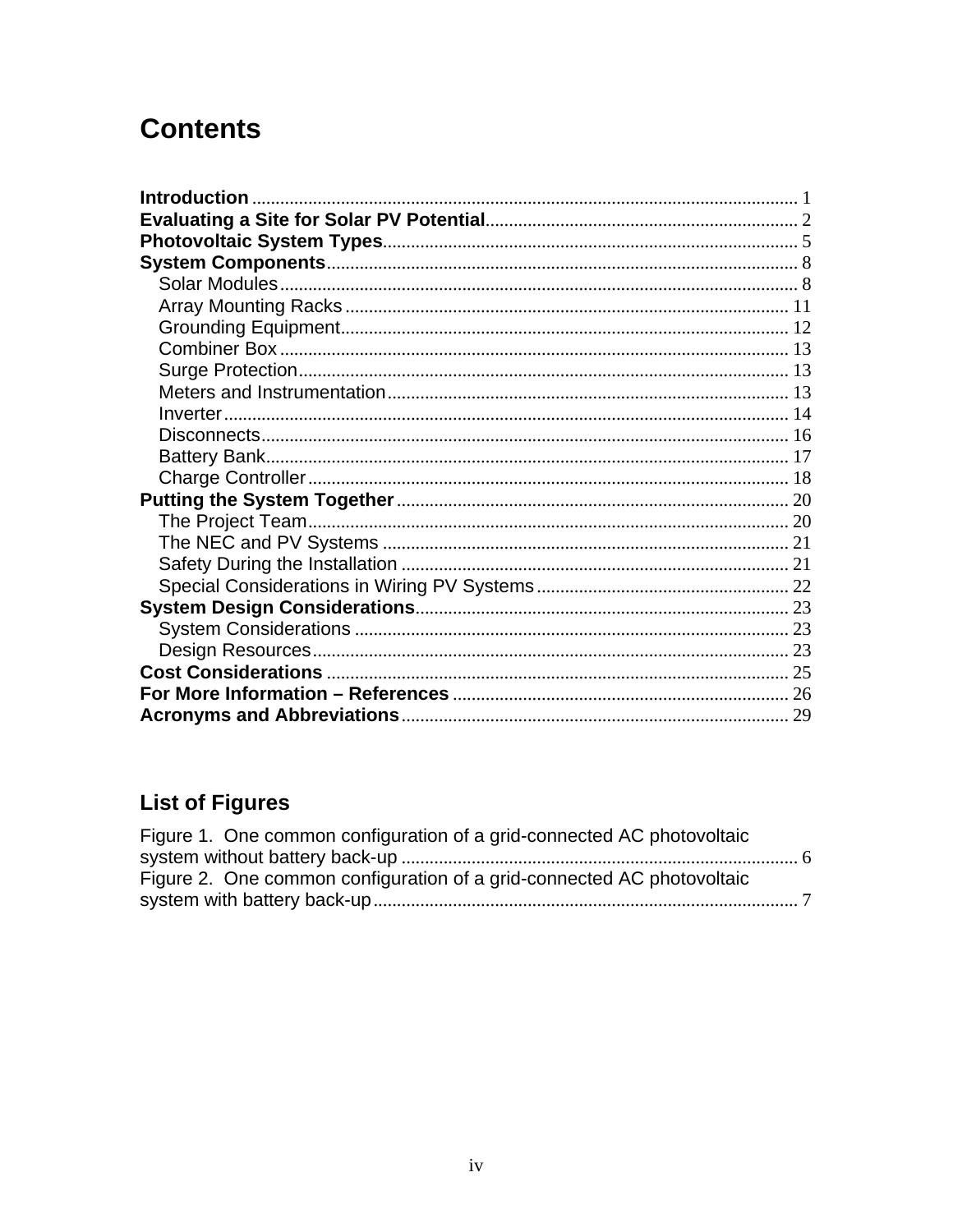## <span id="page-6-0"></span>**Introduction**

As the demand for solar electric systems grows, progressive builders are adding solar photovoltaics (PV) as an option for their customers. This overview of solar photovoltaic systems will give the builder a basic understanding of:

- Evaluating a building site for its solar potential
- Common grid-connected PV system configurations and components
- Considerations in selecting components
- Considerations in design and installation of a PV system
- Typical costs and the labor required to install a PV system
- Building and electric code requirements
- Where to find more information

Emphasis will be placed on information that will be useful in including a grid-connected PV system in a bid for a residential or small commercial building. We will also cover those details of the technology and installation that may be helpful in selecting subcontractors to perform the work, working with a designer, and directing work as it proceeds. A summary of system types and components is given so the builder will know what to expect to see in a design submitted by a subcontractor or PV designer.

In 2008, the installed cost of a residential PV system in the United States typically ranged from \$8 to \$10 per installed watt before government or utility incentives. For more detail on costs, see the section titled "Cost Considerations." For information on putting together your installation team, refer to the section "The Project Team."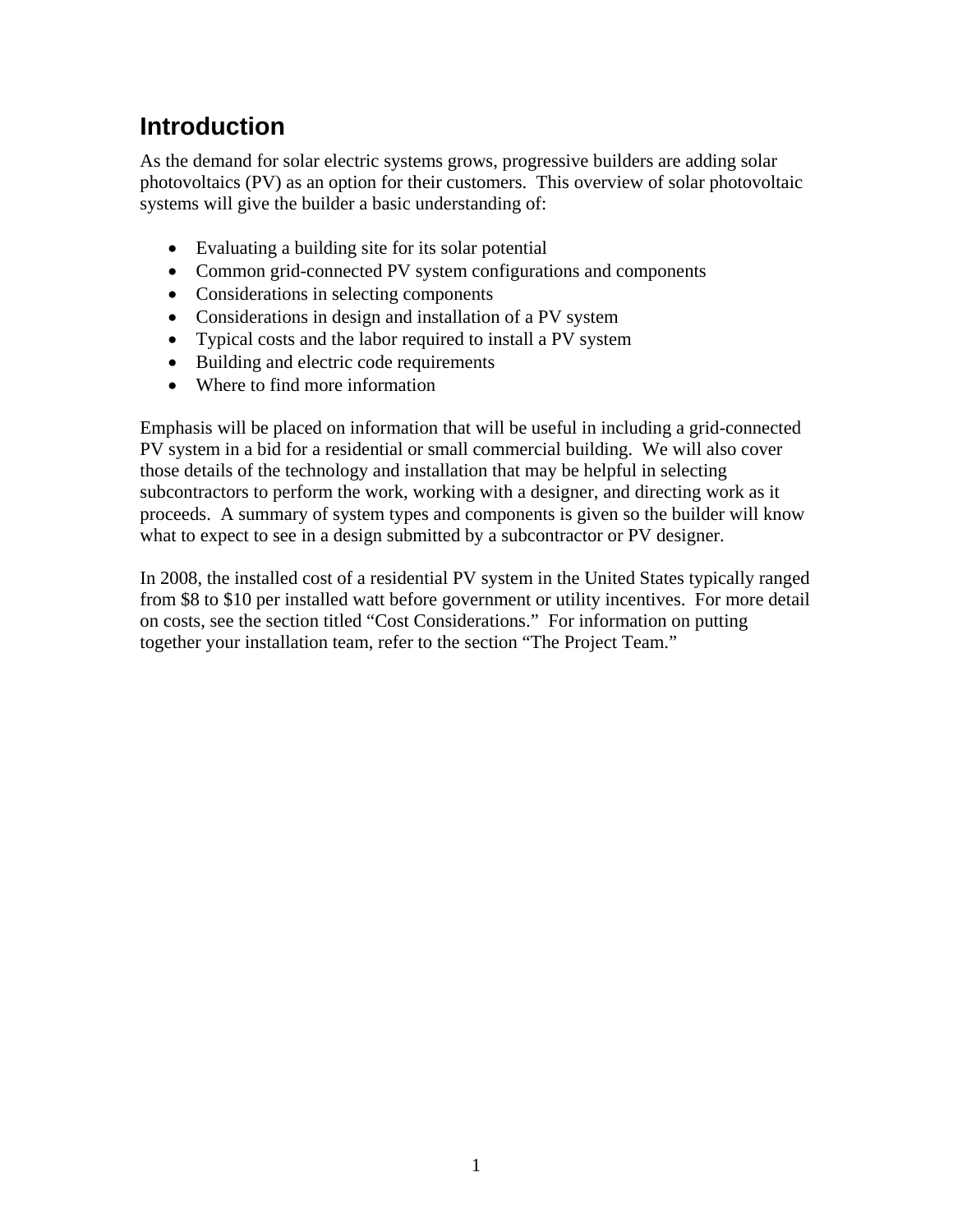## <span id="page-7-0"></span>**Evaluating a Site for Solar PV Potential**

*Does the Pacific Northwest Have Good Solar Potential?* – This is a very common question and the answer is, yes, the Pacific Northwest gets enough sun for grid-connected photovoltaic systems to operate well. The Northwest's highest solar potential is east of the Cascades. But even west of the Cascades, the Oregon's Willamette Valley receives as much solar energy annually as the U.S. average – as much over the course of the year as southern France and more than Germany, the current leader in solar electric installations. Under cloudy conditions, it is true that photovoltaics produce only 5 to 30 percent of their maximum output. However, because solar photovoltaics become less efficient when hot, our cooler climate and our long summer days help make up for the cloudy days.

*Evaluating a Building Site* – While the Pacific Northwest may have good to excellent solar potential, not every building site will be suitable for a solar installation. The first step in the design of a photovoltaic system is determining if the site you are considering has good solar potential. Some questions you should ask are:

- Is the installation site free from shading by nearby trees, buildings or other obstructions?
- Can the PV system be oriented for good performance?
- Does the roof or property have enough area to accommodate the solar array?
- If the array will be roof-mounted, what kind of roof is it and what is its condition?

*Mounting Location* – Solar modules are usually mounted on roofs. If roof area is not available, PV modules can be pole-mounted, ground-mounted, wall-mounted or installed as part of a shade structure (refer to the section "System Components/Array Mounting Racks" below).

*Shading* – Photovoltaic arrays are adversely affected by shading. A well-designed PV system needs clear and unobstructed access to the sun's rays from about 9 a.m. to 3 p.m., throughout the year. Even small shadows, such as the shadow of a single branch of a leafless tree can significantly reduce the power output of a solar module.<sup>[1](#page-7-1)</sup> Shading from the building itself – due to vents, attic fans, skylights, gables or overhangs – must also be avoided. Keep in mind that an area may be unshaded during one part of the day, but shaded at another part of the day. Also, a site that is unshaded in the summer may be shaded in the winter due to longer winter shadows.<sup>[2](#page-7-2)</sup>

*Orientation* – In northern latitudes, by conventional wisdom PV modules are ideally oriented towards true south. $3$  But the tilt or orientation of a roof does not need to be

 $\overline{a}$ 

<span id="page-7-1"></span><sup>&</sup>lt;sup>1</sup> This is because when manufacturers assemble solar modules from cells, they wire groups of cells in series with each other. Shading one cell will essentially turn off all the cells in its group.

<span id="page-7-2"></span><sup>&</sup>lt;sup>2</sup> Shading can be evaluated using tools such as the "Solar Path Finder" [\(www.solarpathfinder.com\)](http://www.solarpathfinder.com/).

<span id="page-7-3"></span>Deviations between magnetic and true south, referred to as *magnetic declination*, vary by location.

Magnetic declination changes slowly over time, so be sure to use data within the last decade or so. Obtain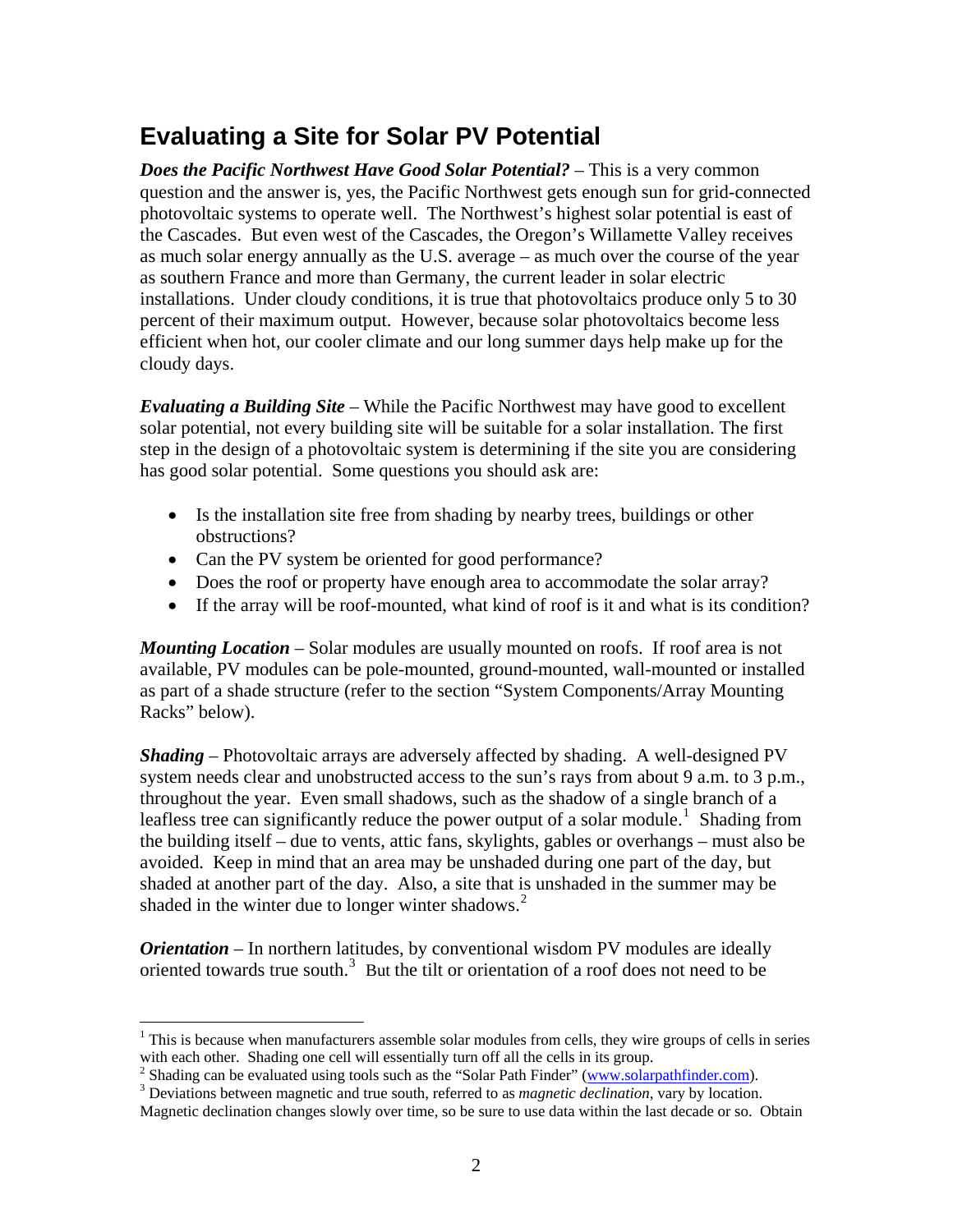perfect because solar modules produce 95 percent of their full power when within 20 degrees of the sun's direction. Roofs that face east or west may also be acceptable. As an example, a due west facing rooftop solar PV system, tilted at 20 degrees in Salem, Oregon, will produce about 88 percent as much power as one pointing true south at the same location. Flat roofs work well because the PV modules can be mounted on frames and tilted up toward true south.

Optimum orientation can be influenced by typical local weather patterns. For example, western Washington and Oregon frequently have a marine layer of fog that burns off by late morning and so have better solar resource after noon than before noon. Thus, west of the Cascades, the maximum power is generated with a southwest orientation.

*Tilt* – Generally the optimum tilt of a PV array in the Pacific Northwest equals the geographic latitude minus about 15 degrees to achieve yearly maximum output of power. An increased tilt favors power output in the winter and a decreased tilt favors output in the summer. In western Washington and Oregon, with their cloudier winters, the optimum angle is less than the optimum east of the Cascades.

Nevertheless, it is recommended that modules be installed at the same pitch as a sloping roof, whatever that slope is, primarily for aesthetic reasons, but also because the tilt is very forgiving. In Salem, Oregon, for example, tilts from 20 degrees to 45 degrees will result in approximately the same power production over the course of the year. This is because tilts that are less than the latitude of the site increase summer production when the solar resource is most available here, but reduce winter production when it tends to be cloudy anyway.

*Required Area* – Residential and small commercial systems require as little as 50 square feet for a small system up to as much as 1,000 square feet. As a general rule for the Pacific Northwest, every 1,000 watts of PV modules requires 100 square feet of collector area for modules using crystalline silicon (currently the most common PV cell type). Each 1,000 watts of PV modules can generate about 1,000 kilowatt-hours (kWh) per year in locations west of the Cascades and about 1,250 kWh per year east of the Cascades. When using less efficient modules, such as amorphous silicon or other thin-film types, the area will need to be approximately doubled. If your location limits the physical size of your system, you may want to install a system that uses more-efficient PV modules. Keep in mind that access space around the modules can add up to 20 percent to the required area.

*Roof Types* – For roof-mounted systems, typically composition shingles are easiest to work with and slate and tile roofs are the most difficult. Nevertheless, it is possible to install PV modules on all roof types. If the roof will need replacing within 5 to 10 years, it should be replaced at the time the PV system is installed to avoid the cost of removing and reinstalling the PV system.

maps of magnetic declination at http://www.ngdc.noaa.gov/geomag/declination.shtml. In Oregon, magnetic declinations range from about 17 to 22 degrees east.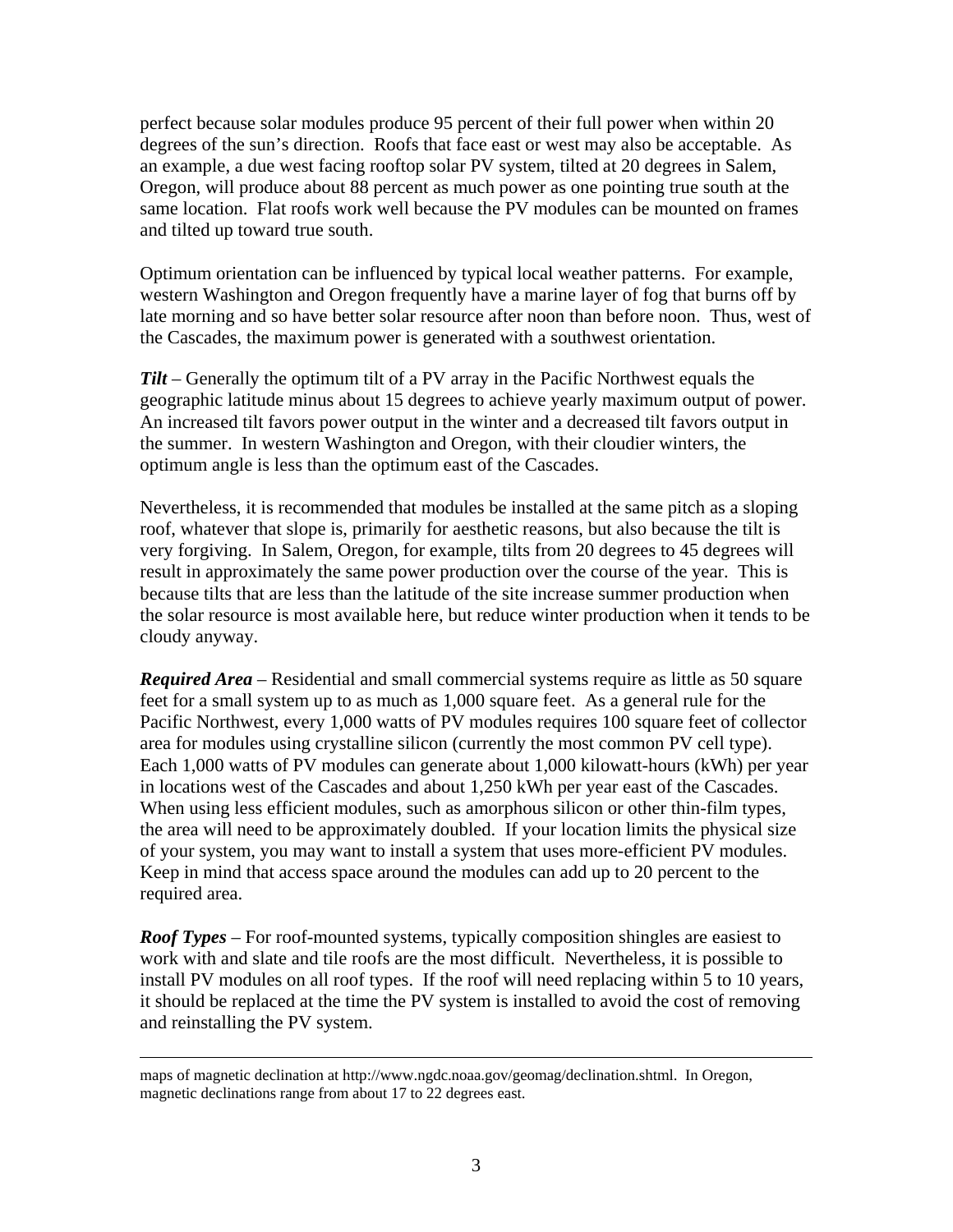Building integrated PV (BIPV) modules, which can be integrated into the roof itself, might be considered for new construction or for an older roof in need of replacing. While BIPV products currently have a premium price, costs are expected to decrease.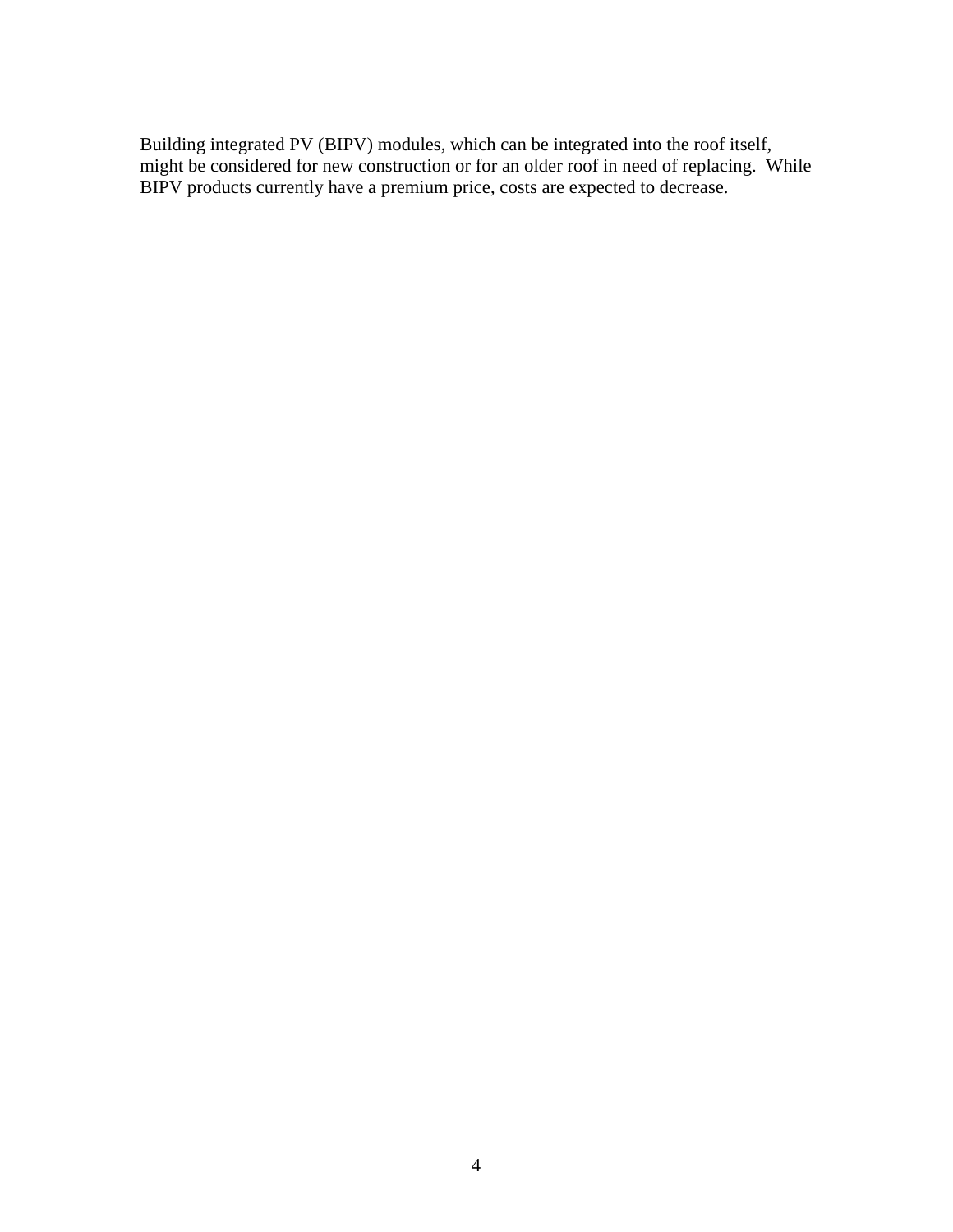## <span id="page-10-0"></span>**Photovoltaic System Types**

Photovoltaic system types can be broadly classified by answers to the following questions:

- Will it be connected to the utility's transmission grid?
- Will it produce alternating current (AC) or direct current (DC) electricity, or both?
- Will it have battery back-up?
- Will it have back-up by a diesel, gasoline or propane generator set?

Here we will focus on systems that are connected to the utility transmission grid, variously referred to as *utility-connected*, *grid-connected*, *grid-interconnected*, *grid-tied* or *grid-intertied* systems. These systems generate the same quality of alternating current (AC) electricity as is provided by your utility. The energy generated by a grid-connected system is used first to power the AC electrical needs of the home or business. Any surplus power that is generated is fed or "pushed" onto the electric utility's transmission grid. Any of the building's power requirements that are not met by the PV system are powered by the transmission grid. In this way, the grid can be thought of as a virtual battery bank for the building.

*Common System Types* – Most new PV systems being installed in the United States are grid-connected residential systems without battery back-up. Many grid-connected AC systems are also being installed in commercial or public facilities.

The grid-connected systems we will be examining here are of two types, although others exist. These are:

- Grid-connected AC system with no battery or generator back-up.
- Grid-connected AC system with battery back-up.

 $\overline{a}$ 

Example configurations of systems with and without batteries are shown in Figures 1 and 2. Note there are common variations on the configurations shown, although the essential functions and general arrangement will be similar. $4$ 

*Is a Battery Bank Really Needed?* – The simplest, most reliable, and least expensive configuration does not have battery back-up. Without batteries, a grid-connected PV system will shut down when a utility power outage occurs. Battery back-up maintains power to some or all of the electric equipment, such as lighting, refrigeration, or fans, even when a utility power outage occurs. A grid-connected system may also have generator back-up if the facility cannot tolerate power outages.

<span id="page-10-1"></span><sup>&</sup>lt;sup>4</sup> As an example of a variation on the configuration shown in Figure 1, the inverter has been shown in an interior location, while very often it is installed outside. If located outside, there may not be a need for a separate Array Disconnect and Inverter DC Disconnect, as a single DC Disconnect can serve both functions. In Figure 2, system meter functions are often included in charge controllers and so a separate System Meter may not be required.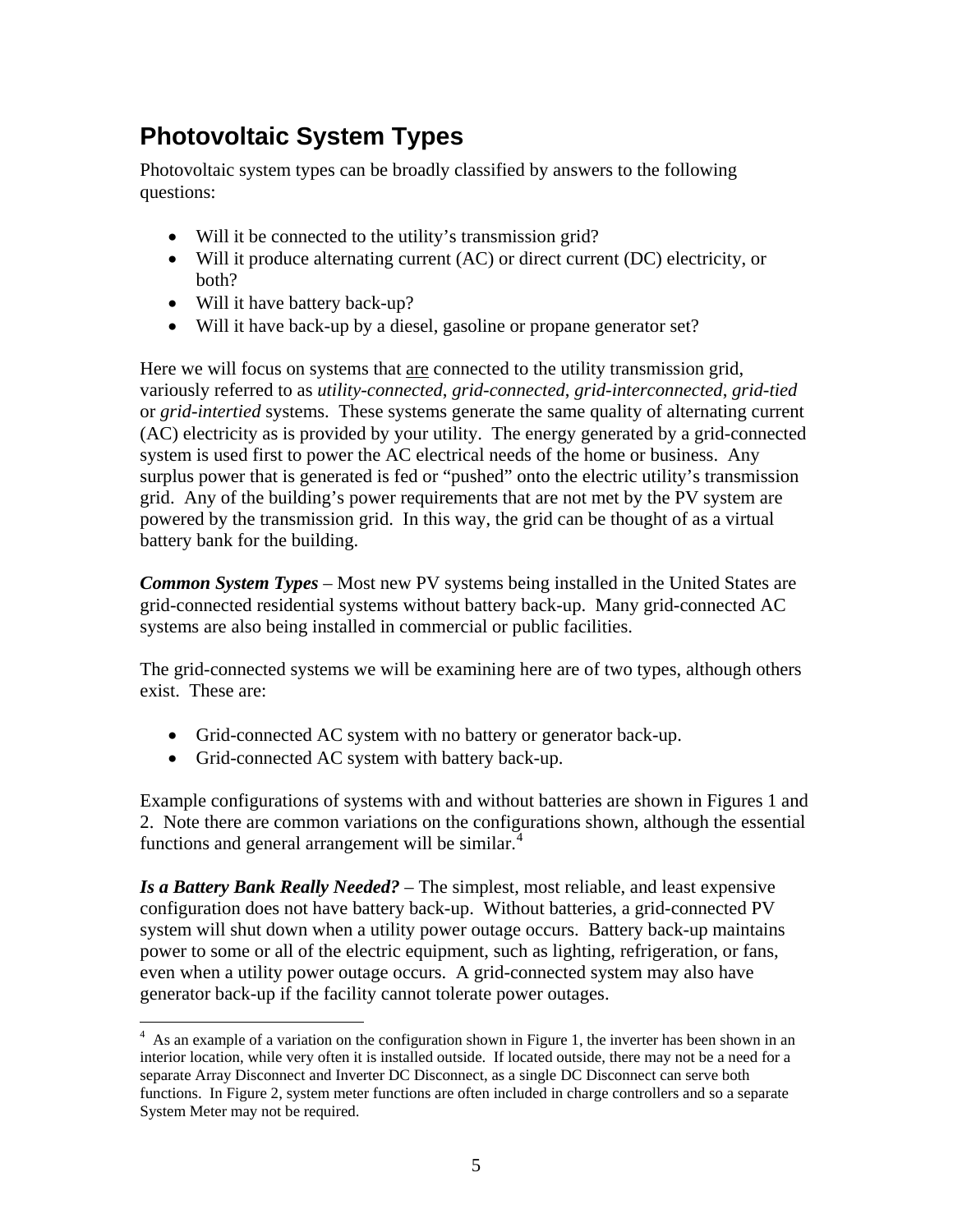<span id="page-11-0"></span>With battery back-up, power outages may not even be noticed. However, adding batteries to a system comes with several disadvantages that must be weighed against the advantage of power back-up. These disadvantages are:

- Batteries consume energy during charging and discharging, reducing the efficiency and output of the PV system by about 10 percent for lead-acid batteries.
- Batteries increase the complexity of the system. Both first cost and installation costs are increased.
- Most lower cost batteries require maintenance.
- Batteries will usually need to be replaced before other parts of the system and at considerable expense.

#### **Figure 1. One common configuration of a grid-connected AC photovoltaic system without battery back-up**

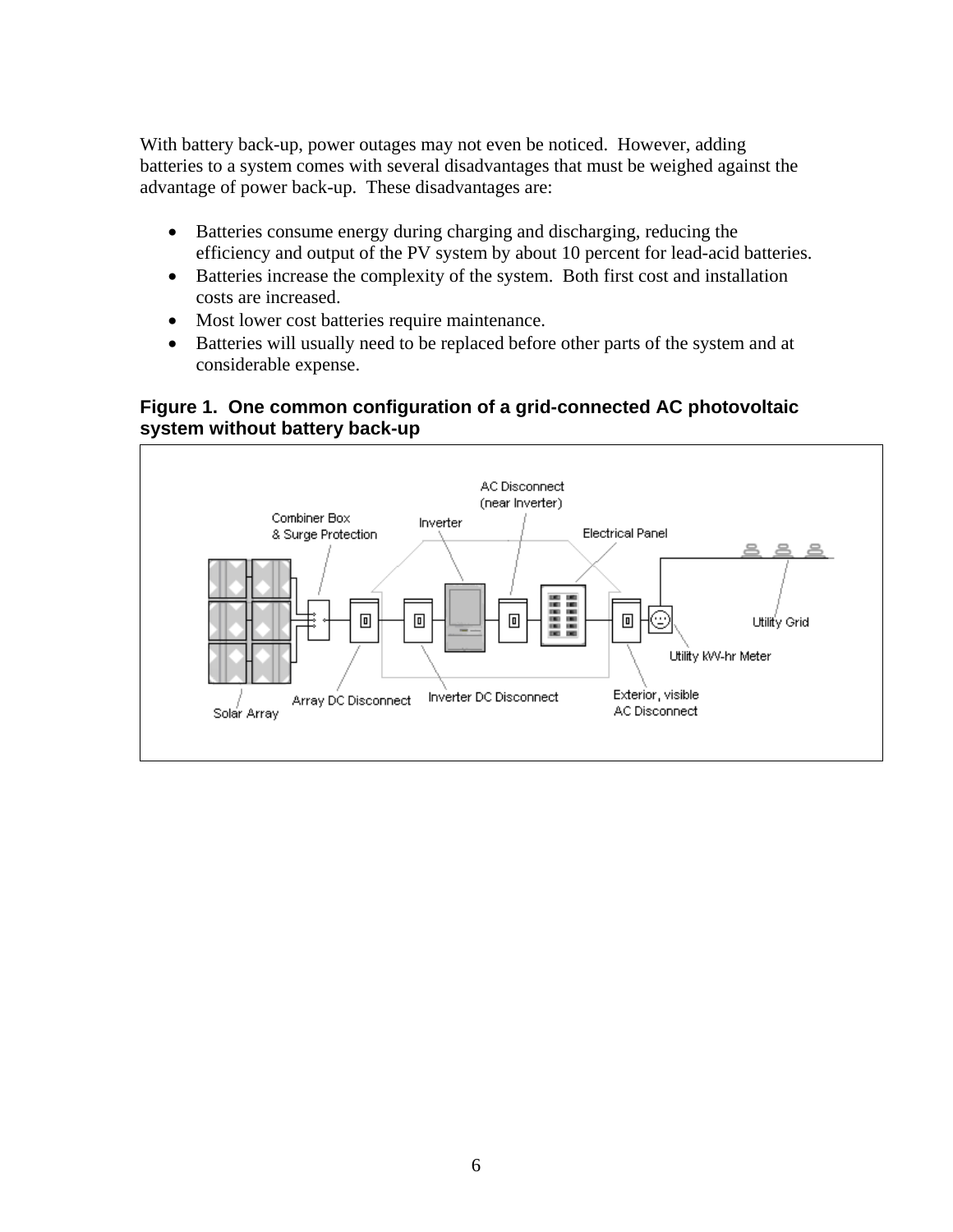

#### <span id="page-12-0"></span>**Figure 2. One common configuration of a grid-connected AC photovoltaic system with battery back-up**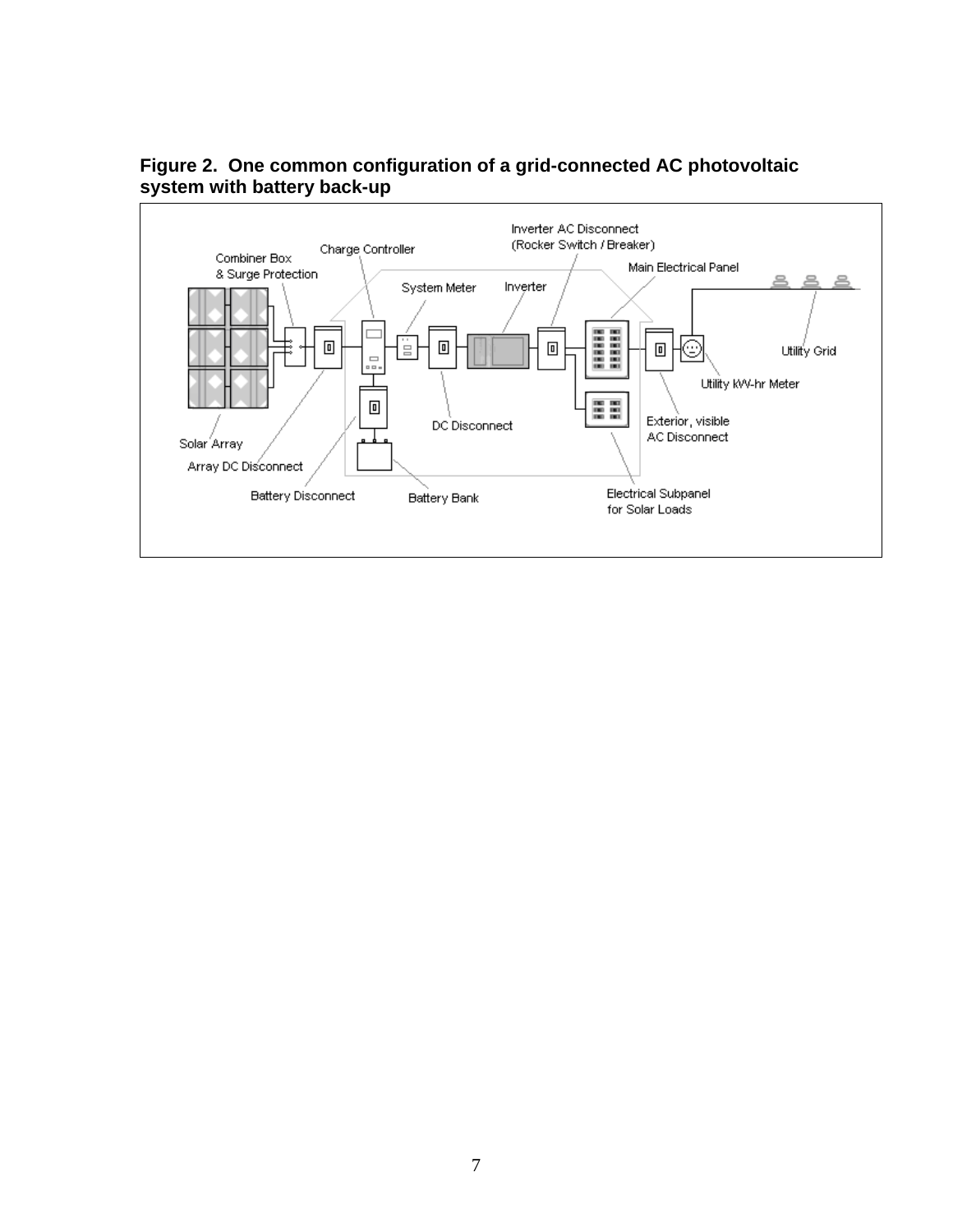# <span id="page-13-0"></span>**System Components**

Pre-engineered photovoltaic systems can be purchased that come with all the components you will need, right down to the nuts and bolts. Any good dealer can size and specify systems for you, given a description of your site and needs. Nevertheless, familiarity with system components, the different types that are available, and criteria for making a selection is important.

Basic components of grid-connected PV systems with and without batteries are:

- Solar photovoltaic modules
- Array mounting racks
- Grounding equipment
- Combiner box
- Surge protection (often part of the combiner box)
- Inverter
- Meters system meter and kilowatt-hour meter
- Disconnects:
	- Array DC disconnect
	- Inverter DC disconnect
	- Inverter AC disconnect
	- Exterior AC disconnect

If the system includes batteries, it will also require:

- Battery bank with cabling and housing structure
- Charge controller
- Battery disconnect

#### **Solar Modules**

The heart of a photovoltaic system is the solar module. Many photovoltaic *cells* are wired together by the manufacturer to produce a solar *module.* When installed at a site, solar modules are wired together in series to form *strings*. Strings of modules are connected in parallel to form an *array*.

*Module Types* – Rigid flat framed modules are currently most common and most of these are composed of silicon. Silicon cells have atomic structures that are single-crystalline (a.k.a. mono-crystalline), poly-crystalline (a.k.a. multi-crystalline) or amorphous (a.k.a. thin film silicon). Other cell materials used in solar modules are cadmium telluride (CdTe, commonly pronounced "CadTel") and copper indium diselenide (CIS). Some modules are manufactured using combinations of these materials. An example is a thin film of amorphous silicon deposited onto a substrate of single-crystalline silicon.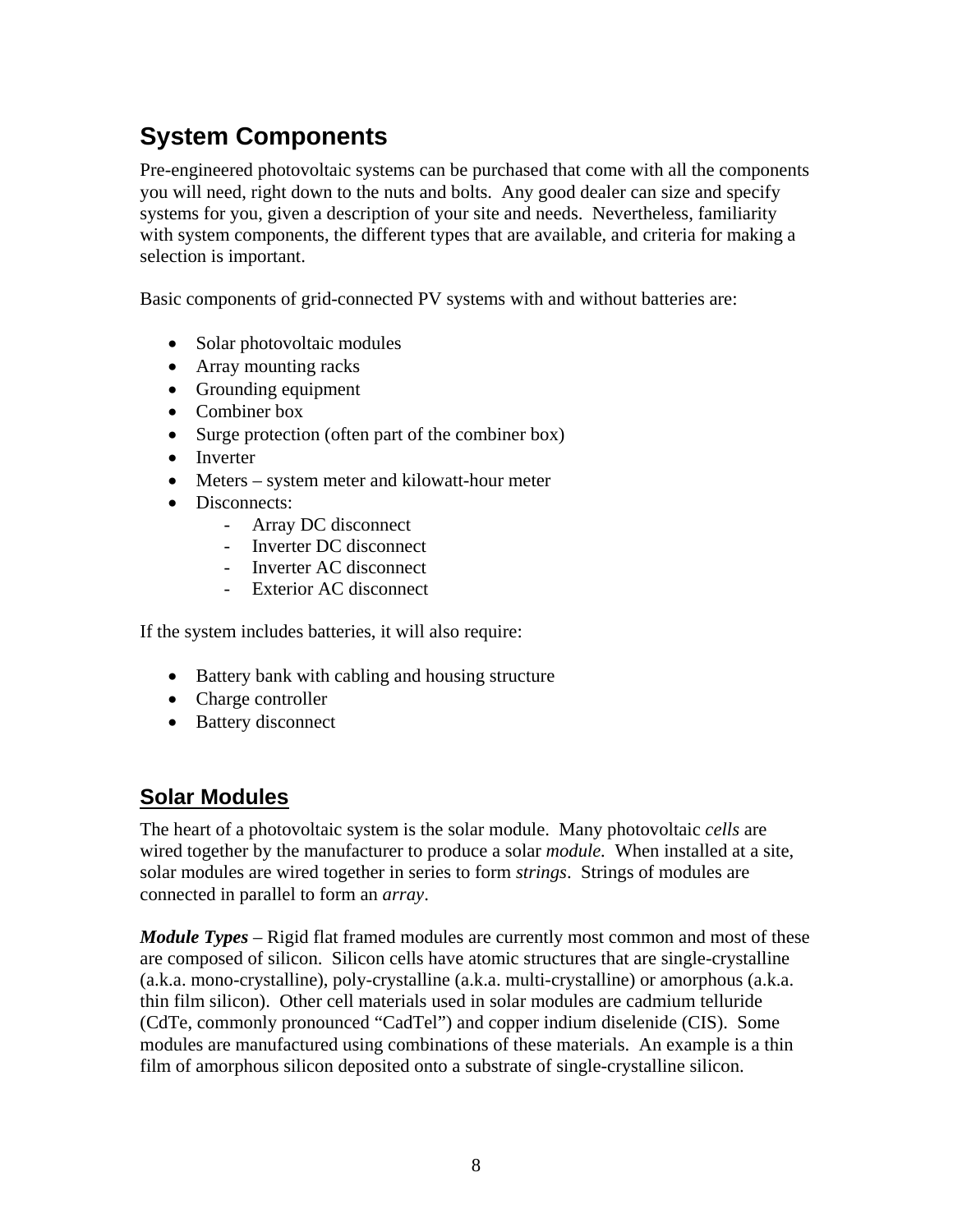In 2005 approximately 90 percent of modules sold in the United States were composed of crystalline silicon, either single-crystalline or poly-crystalline. The market share of crystalline silicon is down from previous years, however, and continues to drop as sales of amorphous silicon, CdTe and CIS modules are growing.

*Building Integrated Photovoltaic Products* – PV technology has been integrated into roofing tiles, flexible roofing shingles, roofing membranes, adhesive laminates for metal standing-seam roofs, windows, and other building integrated photovoltaic (BIPV) products. BIPV modules are generally more expensive than rigid flat modules, but are anticipated to eventually reduce overall costs of a PV system because of their dual purpose. For more information on BIPV products, refer to the National Institute of Building Sciences' *Whole Building Design Guide: Building Integrated Photovoltaics* at [http://www.wbdg.org/resources/bipv.php.](http://www.wbdg.org/resources/bipv.php)

*Rated Power* – Grid-connected residential PV systems use modules with rated power output ranging from 100-300 watts. Modules as small as 10 watts are used for other applications. Rated power is the maximum power the panel can produce with 1,000 watts of sunlight per square meter at a module temperature of  $25^{\circ}$ C or  $77^{\circ}$ F in still air. Actual conditions will rarely match rated conditions and so actual power output will almost always be less.

*PV System Voltage* – Modern systems without batteries are typically wired to provide from 235V to 600V. In battery-based systems, the trend is also toward use of higher array voltages, although many charge controllers still require lower voltages of 12V, 24V or 48V to match the voltage of the battery string.

*Using Manufacturer's Product Information to Compare Modules – Since module costs* and efficiencies continue to change as technology and manufacturing methods improve, it is difficult to provide general recommendations that will be true into the future regarding, for example, which type of module is cheapest or the best overall choice. It is best to make comparisons based on current information provided by manufacturers, combined with the specific requirements of your application.

Two figures that are useful in comparing modules are the modules' price per watt and the rated power output per area (or efficiency). When looking through a manufacturer's catalog of solar modules, you will often find the rated power, the overall dimensions of the module, and its price. Find the cost per watt by dividing the module's price by its rated output in watts. Find the watts per area, by dividing its rated output by its area.

*Module Cost per Watt* – As a general rule, thin film modules have lower costs than crystalline silicon modules for modules of similar powers. For updates on module prices refer to the Solarbuzz website at [http://www.solarbuzz.com/ModulePrices.htm.](http://www.solarbuzz.com/ModulePrices.htm)

*Module Efficiency (Watts per Area)* – Modules with higher efficiency will have a higher ratio of watts to area. The higher the efficiency, the smaller the area (i.e. fewer modules) will be required to achieve the same power output of an array. Installation and racking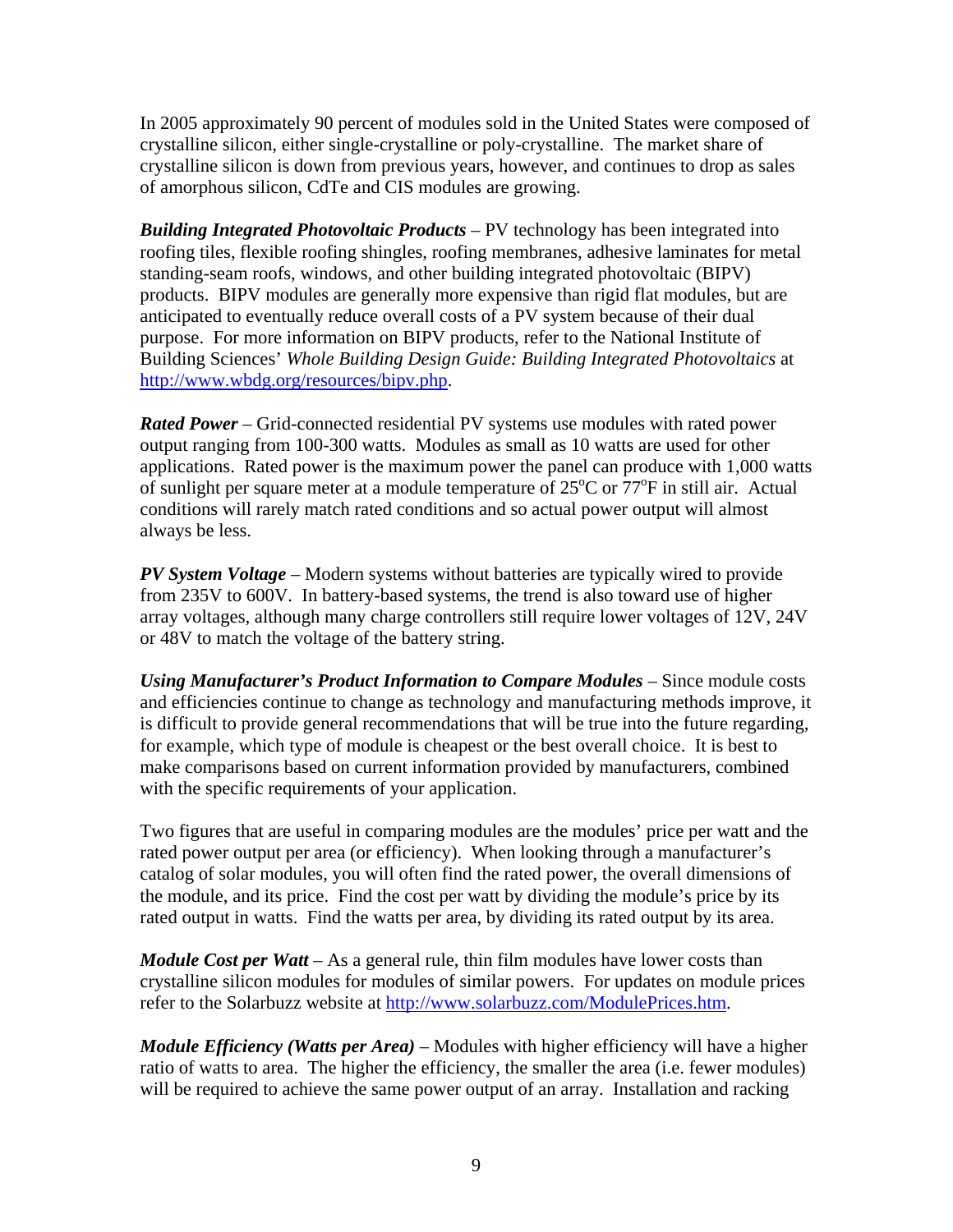costs will be less with more efficient modules, but this must be weighed against the higher cost of the modules. Amorphous silicon, thin film CdTe and CIS modules have rated efficiencies that are lower than crystalline silicon modules, but improvements in efficiency continue.

*Amorphous Silicon in Cloudy Climates* – Of importance to the Pacific Northwest, amorphous silicon modules have higher efficiency than crystalline silicon under overcast conditions. In cloudy weather, all types of amorphous silicon modules tend to perform better than crystalline silicon, with multi-junction (i.e. double- and triple-junction) amorphous silicon modules performing as much as 15 percent better. In Britain, which has a similar climate to ours, multi-junction amorphous silicon modules have been shown to produce more power over the course of the year than crystalline silicon modules.

Note that because the power ratings of modules are determined under high light, their rated efficiency (or rated watts per area), will not reflect performance in overcast weather.

*Poly-crystalline or Single-crystalline Silicon?* – The power output of single-crystalline and poly-crystalline modules of the same area is quite similar.<sup>[5](#page-15-0)</sup> Both types of crystalline silicon are very durable and have stable power output over time. Therefore, do not be too concerned about the distinction between single-crystalline and poly-crystalline silicon in selecting a module.

On the other hand, higher module efficiencies can be achieved by some combination products that have recently appeared on the market, such as amorphous silicon deposited on a single-crystalline substrate. These high efficiency modules may be a good choice particularly if the area available for the installation is limited.

*Silicon Modules versus Other Module Types?* – The power output of CdTe modules has been less stable than silicon modules,<sup>[6](#page-15-1)</sup> although improvements are being made. For the time being, as for modules of any type, check manufacturer's warranties. A warranty guaranteeing high power output over 20 to 25 years is an indication of the longevity of the cell material.

*Warranty* – It is important to verify warranty periods of all components of the system, including solar modules. Most modules are very durable, long lasting and can withstand

 $\overline{a}$ 

<span id="page-15-0"></span> $<sup>5</sup>$  Either single-crystalline or poly-crystalline modules may have a higher output for the same size module,</sup> depending on how the manufacturer lays out the cells. Single-crystalline silicon cells have a higher efficiency (i.e. higher power output for a given cell area) compared to poly-crystalline. But this refers to the efficiency of the material not the module, and does not account for lost area due to the spaces between cells. Single-crystalline cells can be more difficult to lay out compactly on a module because it is most typically manufactured in circular sections. So while the poly-crystalline material itself is less efficient, it often is more compactly laid out on a module.

<span id="page-15-1"></span><sup>&</sup>lt;sup>6</sup> Amorphous silicon suffers an initial decline in power, but its power output stabilizes and long term losses are low. Manufacturers of amorphous silicon modules account for the initial loss in their power ratings and so this does not represent a long term stability problem.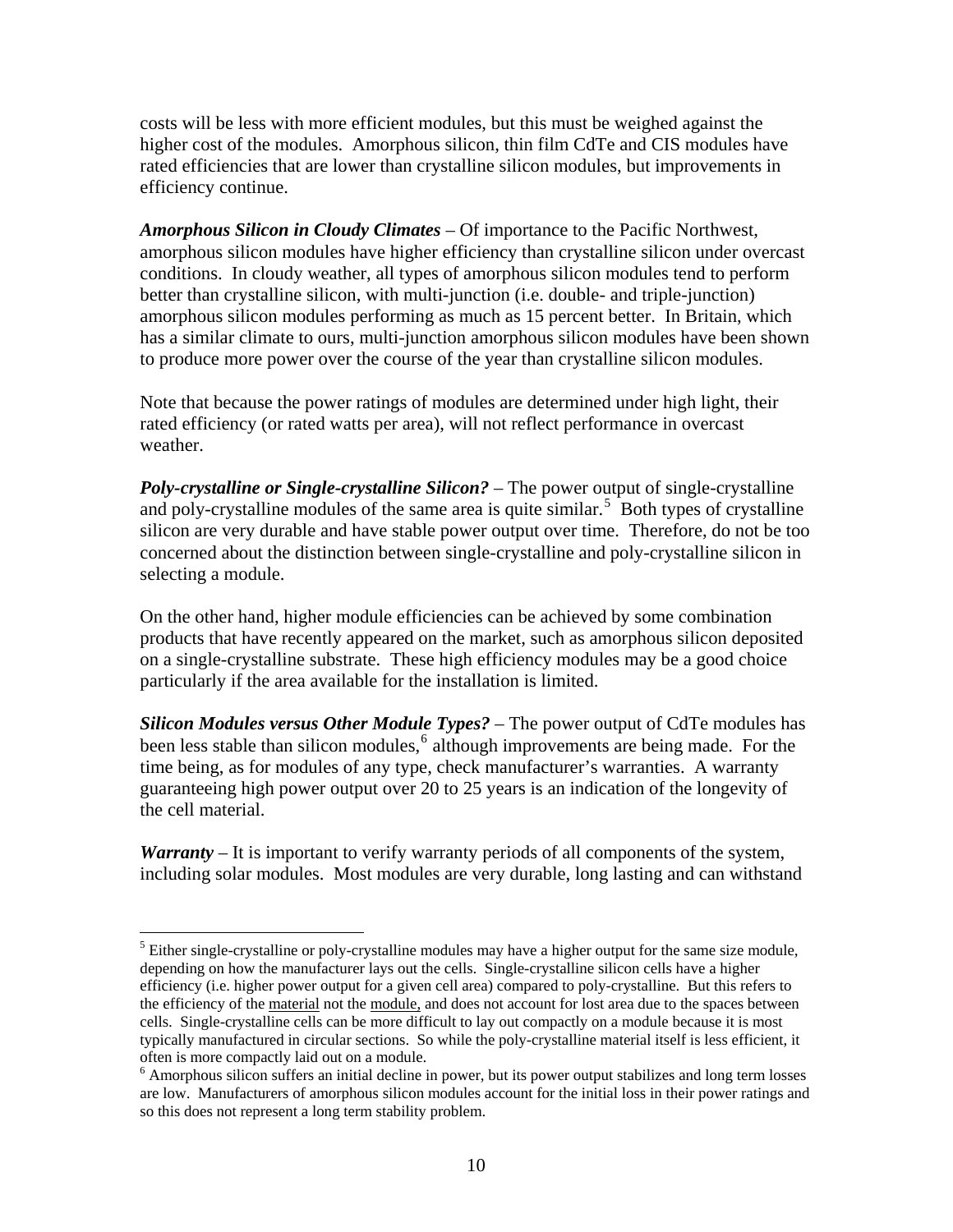<span id="page-16-0"></span>severe weather, including extreme heat, cold and hailstorms. Reflecting this longevity, most silicon modules carry 20- or 25-year manufacturer warranties.

#### **Array Mounting Racks**

Arrays are most commonly mounted on roofs or on steel poles set in concrete. In certain applications, they may be mounted at ground level or on building walls. Solar modules can also be mounted to serve as part or all of a shade structure such as a patio cover. On roof-mounted systems, the PV array is typically mounted on fixed racks, parallel to the roof for aesthetic reasons and stood off several inches above the roof surface to allow airflow that will keep them as cool as practical.

*Adjustability* – The tilt of sloped rooftop arrays is usually not changed, since this is inconvenient in many cases and sometimes dangerous. However, many mounting racks are adjustable, allowing resetting of the angle of the PV modules seasonally.

*Tracking* – Pole-mounted PV arrays can incorporate tracking devices that allow the array to automatically follow the sun. Tracked PV arrays can increase the system's daily energy output by 25 percent to 40 percent. Despite the increased power output, tracking systems usually are not justified by the increased cost and complexity of the system.

*General Installation Notes* – Proper roof mounting can be labor intensive, depending largely on the type of roof and how the mounting brackets are installed and sealed. It is best to follow the recommendations of the roofing contractor, racking system suppliers and module manufacturers. Module manufacturers will provide details of support requirements for their modules. A good racking supplier will provide code-compliant engineering specifications with their product. As a general rule for bidding purposes, however, it is typical to have one support bracket for every 100 watts of PV modules.

Particular attention must be given to securing the array directly to the structural members of the roof and to weather sealing of roof penetrations. All details regarding attaching the mounting brackets to the roof and sealing around them are best approved and carried out by the roofing contractor so that the roof warranty will not be voided.

*Asphalt Composition Roofs* – For asphalt composition roofs, all mounts need to be secured to the roof with stainless steel lag bolts, bolted into the rafters. Mount types include support posts and L-brackets. Support posts are preferred because they are designed to give a good seal on boots. Support posts are best mounted after the roof decking is applied and before the roof material is installed. Support posts and roof jacks may be installed by either the roofing contractor or the crew in charge of laying out the array mounting system. The roofing contractor then flashes around the posts as they install the roof.

It is very common to install mounts after the roof is installed, drilling through the asphalt composition roofing to install the bolts. Sealant is then applied around the bolts without flashing. As well, the top layer of roofing should be carefully lifted back to inject sealant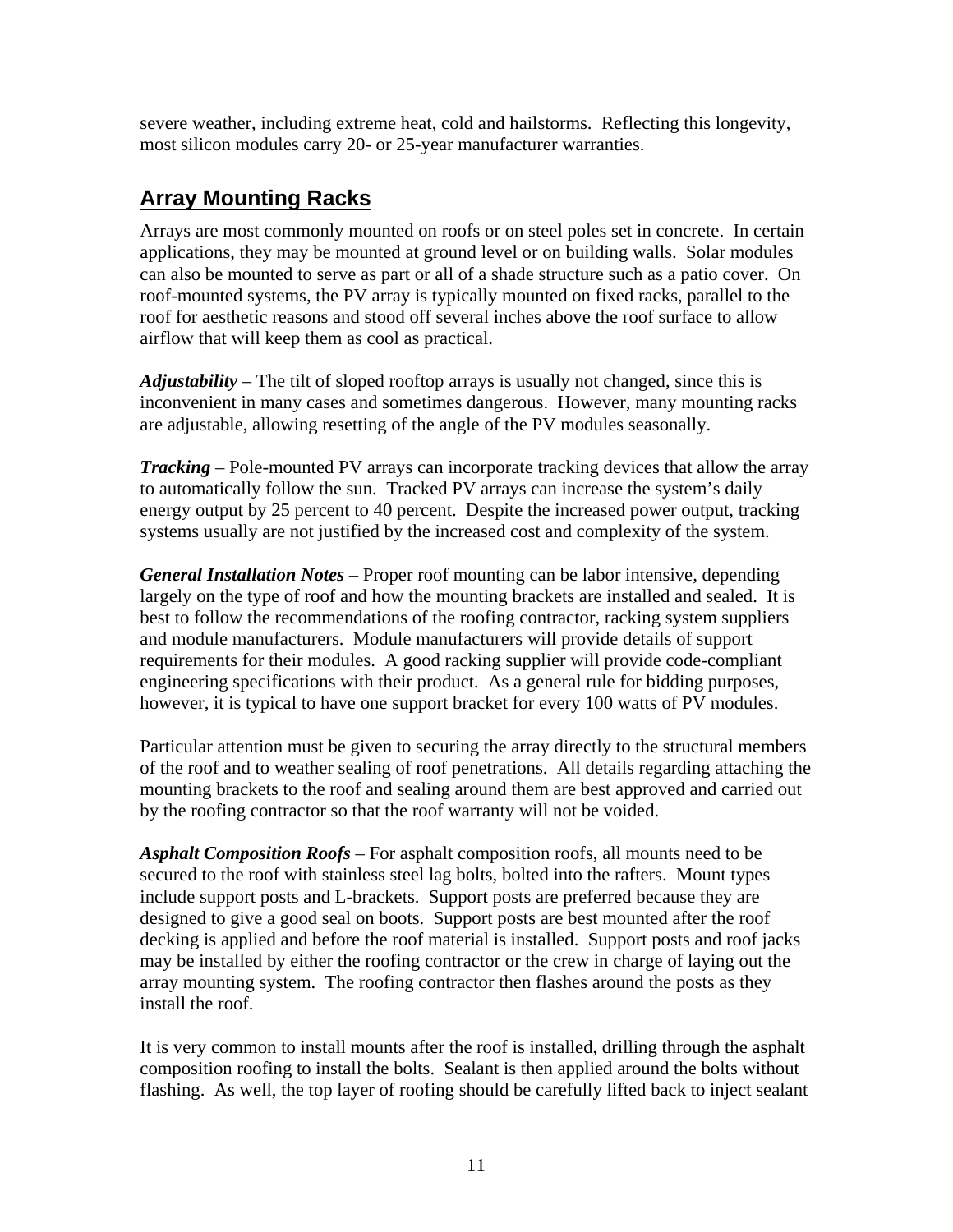<span id="page-17-0"></span>under the roofing. While this is much less labor intensive than when flashed, unless performed by the roofing contractor, this method may void the warranty on the roof.

*Metal Roofs* – There are several types of standing seam metal roof products, including vertical seam, horizontal seam and delta seam products. Currently, special clamps, referred to as *S-5 clamps*, are available to attach arrays without any penetrations to vertical and horizontal seam roofs and certain other standing seam roof profiles. These clamps make installation of the solar array a relatively easy matter compared to any other roof type. In contrast, clamps for delta seam metal roofs are not available. For these roofs, it is necessary to cut into the roofing, install boots around the mounting posts, and then seal the penetration. This being undesirable and labor intensive, it is best to clearly specify in advance a vertical or horizontal seam metal roof or other roof type compatible with S-5 clamps.

*Other Roof Types* – While it is possible to install a PV array on shake, tile and slate roofs, these roof types pose certain problems. Contact the racking system supplier for information on products and installation methods for these roof types. Work directly with the roofing contractor before ordering the racking system. Also look for roofintegrated modules that can be used with tile or slate roofs.

*Roof Vents and Fans* – We suggest installing roof vents, plumbing vents, and fans on the north side of the roof to avoid interference with the solar array. This will also reduce the potential for inadvertent shading of the array.

*For More Information* – Refer to Energy Trust of Oregon array mounting requirements in their *Solar Electric System Installation Requirements* available at [http://energytrust.org/library/forms/SLE\\_RQ\\_PV\\_SysReq.pdf.](http://energytrust.org/library/forms/SLE_RQ_PV_SysReq.pdf) Also, refer to "A Guide" to Photovoltaic System Design and Installation" (California Energy Commission 2001).

#### **Grounding Equipment**

Grounding equipment provides a well-defined, low-resistance path from your system to the ground to protect your system from current surges from lightning strikes or equipment malfunctions. Grounding also stabilizes voltages and provides a common reference point. The grounding harness is usually located on the roof.

*Check with the AHJ* – Grounding can be a particularly problematic issue. Be sure to check with the Authority Having Jurisdiction (AHJ) – typically the building department's electrical inspector – concerning local code requirements.

*Equipment Grounding* – Equipment grounding provides protection from shock caused by a ground fault. A ground fault occurs when a current-carrying conductor comes into contact with the frame or chassis of an appliance or electrical box. All system components and any exposed metal, including equipment boxes, receptacles, appliance frames and PV mounting equipment, should be grounded.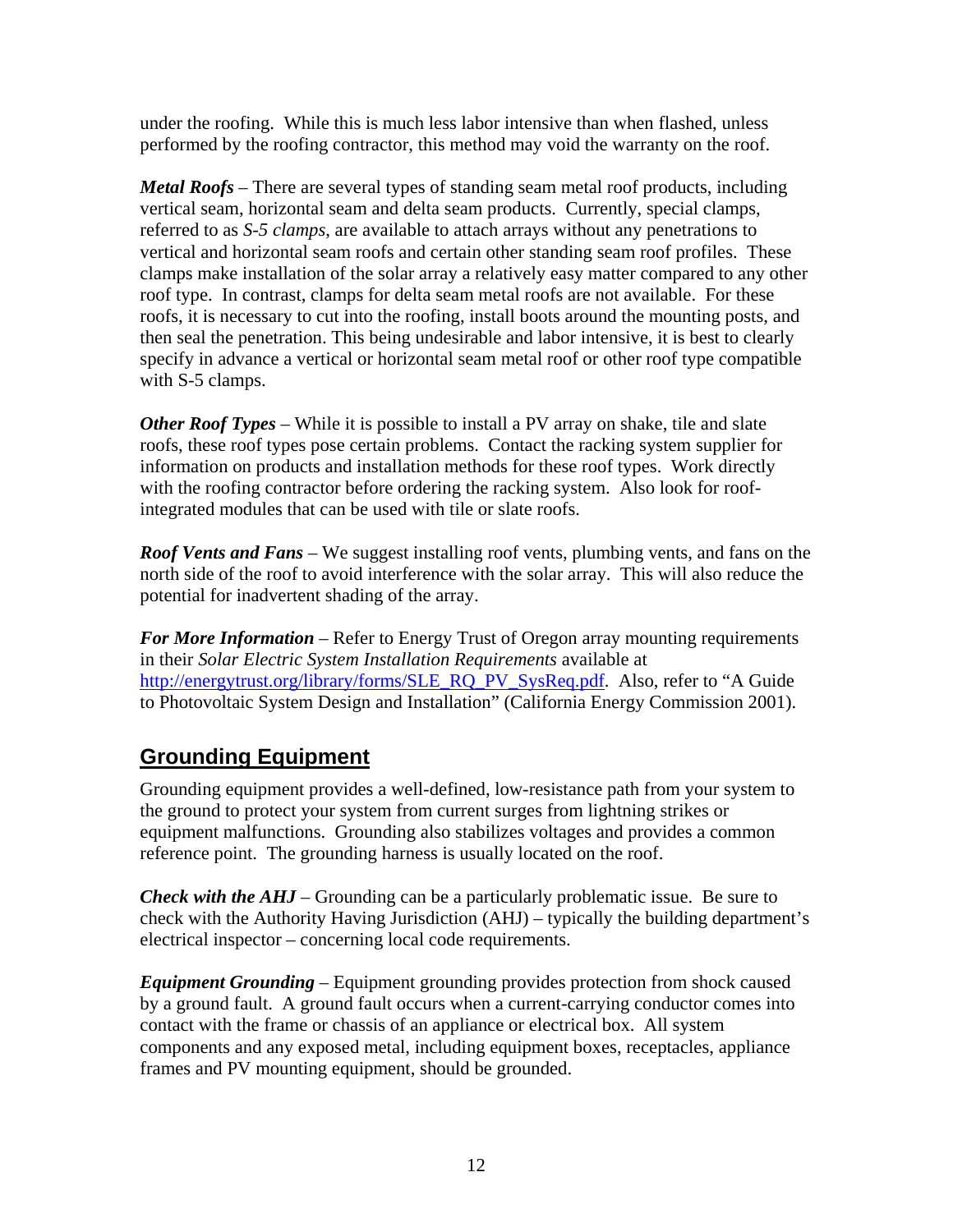<span id="page-18-0"></span>*System Grounding* – System grounding requires taking one conductor from a two-wire system and connecting it to ground. In a DC system, this means bonding the negative conductor to ground at one single point in the system. This must be accomplished inside the inverter, not at the PV array.

*NEC 2005 and System Grounding* – In 2005, the National Electrical Code (NEC) was modified to remove the requirement for system grounding, although your local jurisdiction may not have adopted this revision. The requirement for system grounding was removed to permit transformerless utility-interactive inverters, which have higher efficiency. There are several additional NEC requirements intended to ensure that ungrounded arrays are as safe as grounded arrays, although this is still a point of controversy. Refer to NEC 690 (2005) for details, and to the *IAEI News* article "Photovoltaic Power Systems and 2005 NEC" by John Wiles at <http://www.iaei.org/magazine/?p=2081>for a brief summary of these requirements.

## **Combiner Box**

Wires from individual PV modules or strings are run to the combiner box, typically located on the roof. These wires may be single conductor pigtails with connectors that are pre-wired onto the PV modules. The output of the combiner box is one larger twowire conductor in conduit. A combiner box typically includes a safety fuse or breaker for each string and may include a surge protector.

### **Surge Protection**

Surge protectors help to protect your system from power surges that may occur if the PV system or nearby power lines are struck by lightning. A power surge is an increase in voltage significantly above the design voltage.

#### **Meters and Instrumentation**

Essentially two types of meters are used in PV systems:

- Utility Kilowatt-hour Meter
- System Meter

*Utility Kilowatt-Hour Meter* – The utility kilowatt-hour meter measures energy delivered to or from the grid. On homes with solar electric systems, utilities typically install bidirectional meters with a digital display that keeps separate track of energy in both directions. Some utilities will allow you to use a conventional meter that can spin in reverse. In this case, the utility meter spins forward when you are drawing electricity from the grid and backwards when your system is feeding or "pushing" electricity onto the grid.

*System Meter* – The system meter measures and displays system performance and status. Monitored points may include power production by modules, electricity used, and battery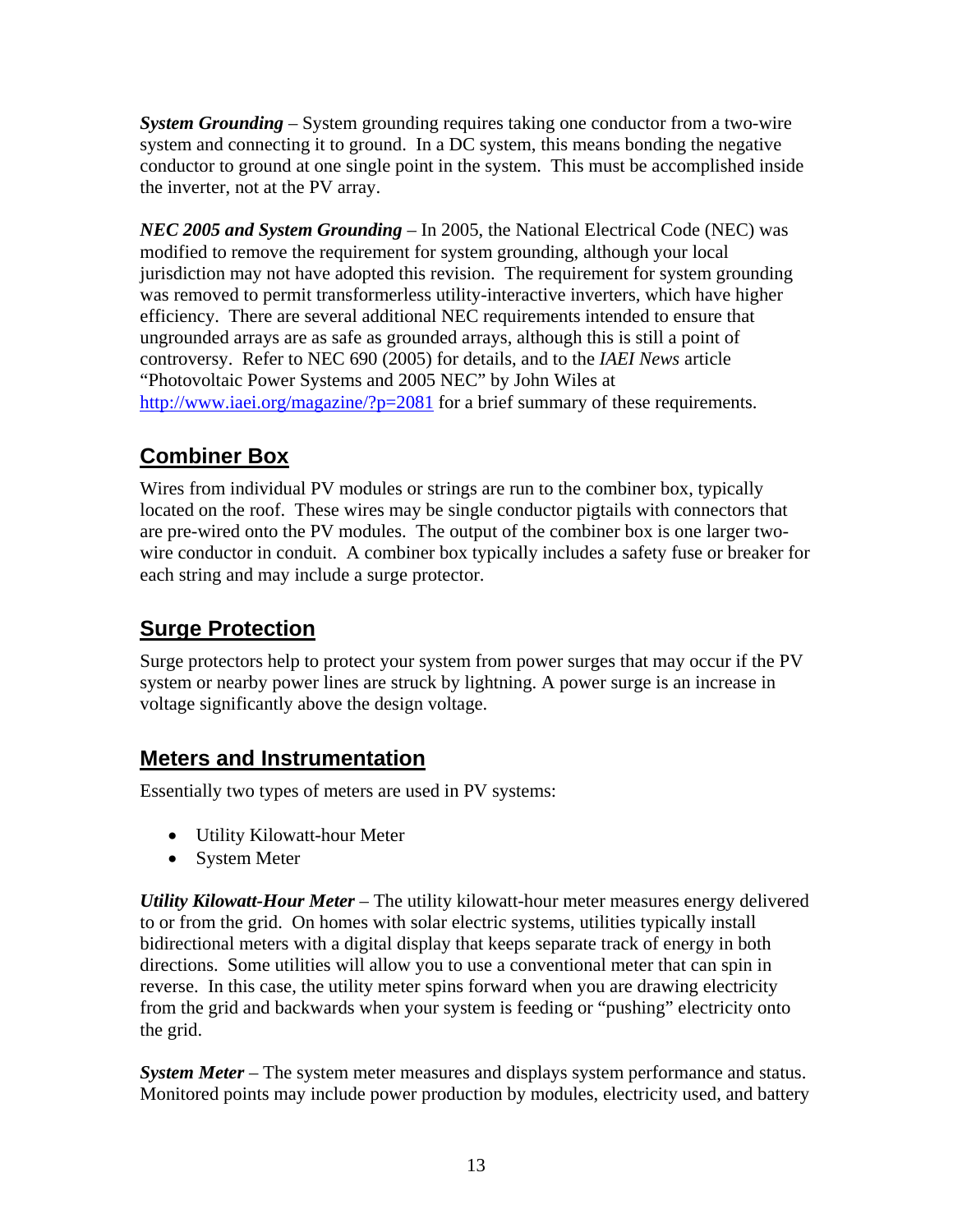<span id="page-19-0"></span>charge. It is possible to operate a system without a system meter, though meters are strongly recommended. Modern charge controllers incorporate system monitoring functions and so a separate system meter may not be necessary.

#### **Inverter**

Inverters take care of four basic tasks of power conditioning:

- Converting the DC power coming from the PV modules or battery bank to AC power
- Ensuring that the frequency of the AC cycles is 60 cycles per second
- Reducing voltage fluctuations
- Ensuring that the shape of the AC wave is appropriate for the application, i.e. a pure sine wave for grid-connected systems

*Criteria for Selecting a Grid-Connected Inverter* – The following factors should be considered for a grid-connected inverter:

- A UL1741 listing of the inverter for use in a grid-interactive application
- The voltage of the incoming DC current from the solar array or battery bank.
- The DC power window of the PV array
- Characteristics indicating the quality of the inverter, such as high efficiency and good frequency and voltage regulation
- Additional inverter features such as meters, indicator lights, and integral safety disconnects
- Manufacturer warranty, which is typically 5-10 years
- Maximum Power Point Tracking (MPPT) capability, which maximizes power output

Most grid-connected inverters can be installed outdoors, while most off-grid inverters are not weatherproof. There are essentially two types of grid-interactive inverters: those designed for use with batteries and those designed for a system without batteries.

*Power Quality* – Inverters for grid-connected systems produce better than utility-quality power. For grid-connection, the inverter must have the words "Utility-Interactive" printed directly on the listing label.

*Voltage Input* – The inverter's DC voltage input window must match the nominal voltage of the solar array, usually 235V to 600V for systems without batteries and 12, 24 or 48 volts for battery-based systems.

*AC Power Output* – Grid-connected systems are sized according to the power output of the PV array, rather than the load requirements of the building. This is because any power requirements above what a grid-connected PV system can provide is automatically drawn from the grid.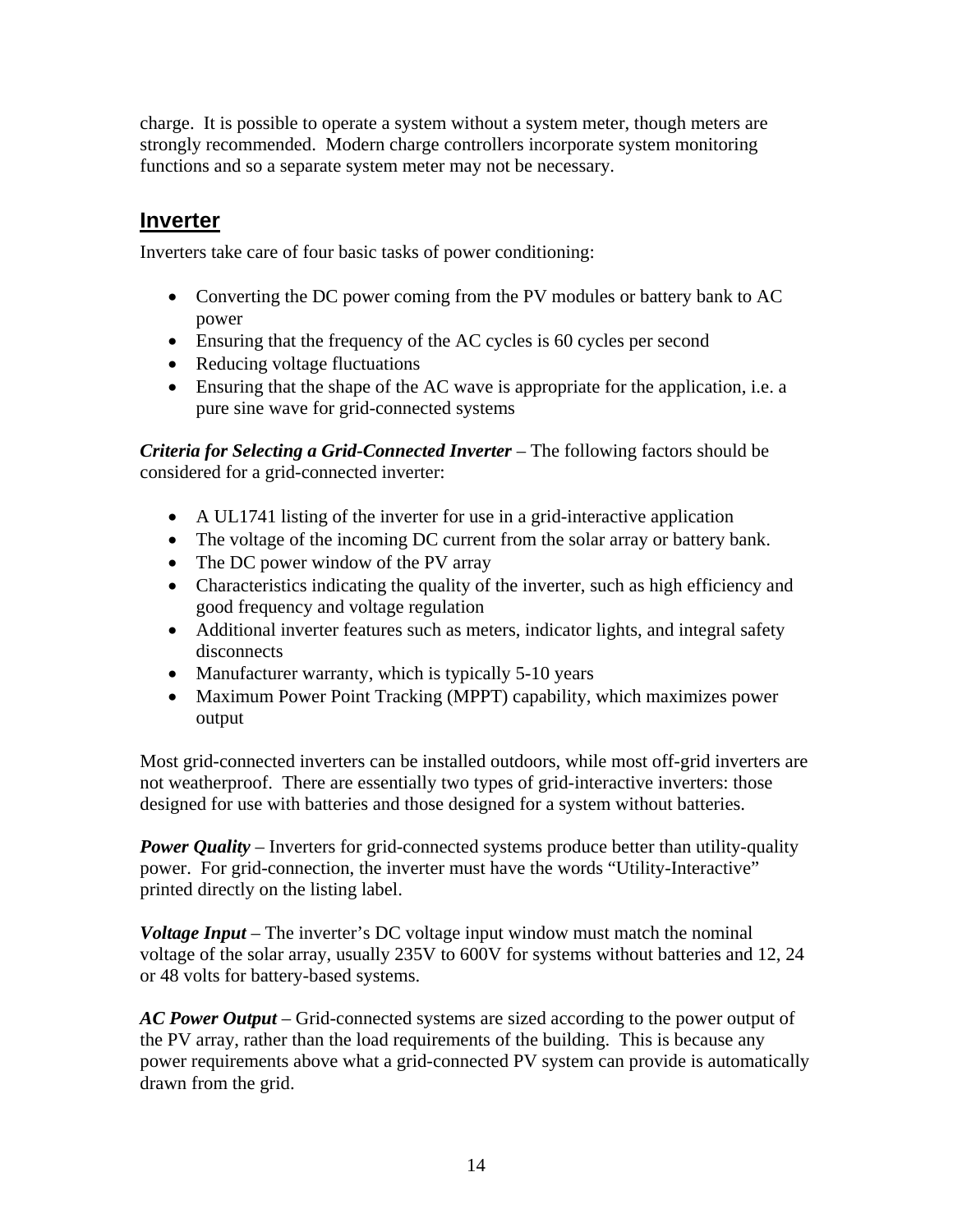*Surge Capacity* – The starting surge of equipment such as motors is not a consideration in sizing grid-connected inverters. When starting, a motor may draw as much as seven times its rated wattage. For grid-connected systems, this start-up surge is automatically drawn from the grid.

*Frequency and Voltage Regulation* – Better quality inverters will produce near constant output voltage and frequency.

*Efficiency* – Modern inverters commonly used in residential and small commercial systems have peak efficiencies of 92 percent to 94 percent, as rated by their manufacturers. Actual field conditions usually result in overall efficiencies of about 88 percent to 92 percent. Inverters for battery-based systems have slightly lower efficiencies.

*Integral Safety Disconnects* – The AC disconnect in most inverter models may not meet requirements of the electric utility (see section "Disconnects"). Therefore, a separate exterior AC disconnect may be required even if one is included in the inverter. All inverters that are UL listed for grid-connection include both DC disconnects (PV input) and AC disconnects (inverter output). In better inverters, the inverter section can be removed separately from the DC and AC disconnects, facilitating repair.

*Maximum Power Point Tracking (MPPT) –* Modern non-battery based inverters include maximum power point tracking. MPPT automatically adjusts system voltage such that the PV array operates at its maximum power point. For battery-based systems, this feature has recently been incorporated into better charge controllers.

*Inverter-Chargers* – For battery-based systems, inverters are available with a factoryintegrated charge controller, referred to as *inverter-chargers*. Be sure to select an inverter-charger that is rated for grid-connection, however. In the event of a grid power outage, use of an inverter-charger that is not set up for grid-connection would result in overcharging and damaging the batteries, known as "cooking the batteries."

*Automatic Load Shedding –* For battery-based systems, the inverter can automatically shed any unnecessary loads in the event of a utility power outage. Solar loads, i.e. the loads that will be kept powered up during the outage, are connected to a separate electrical sub-panel. A battery-based system must be designed to power these critical loads.

*Warranty* – Inverters typically carry warranties of 5 years, although the industry is moving toward a 10-year warranty. The transformer and solid state components of an inverter are both susceptible to overheating and damage from power spikes, reducing its life. Transformerless inverters, long available in Europe, are beginning to move into the U.S. market.

*To Consider When Researching Inverters* – Many references on sizing and selecting inverters have been developed for off-grid systems, but may not clearly state that they are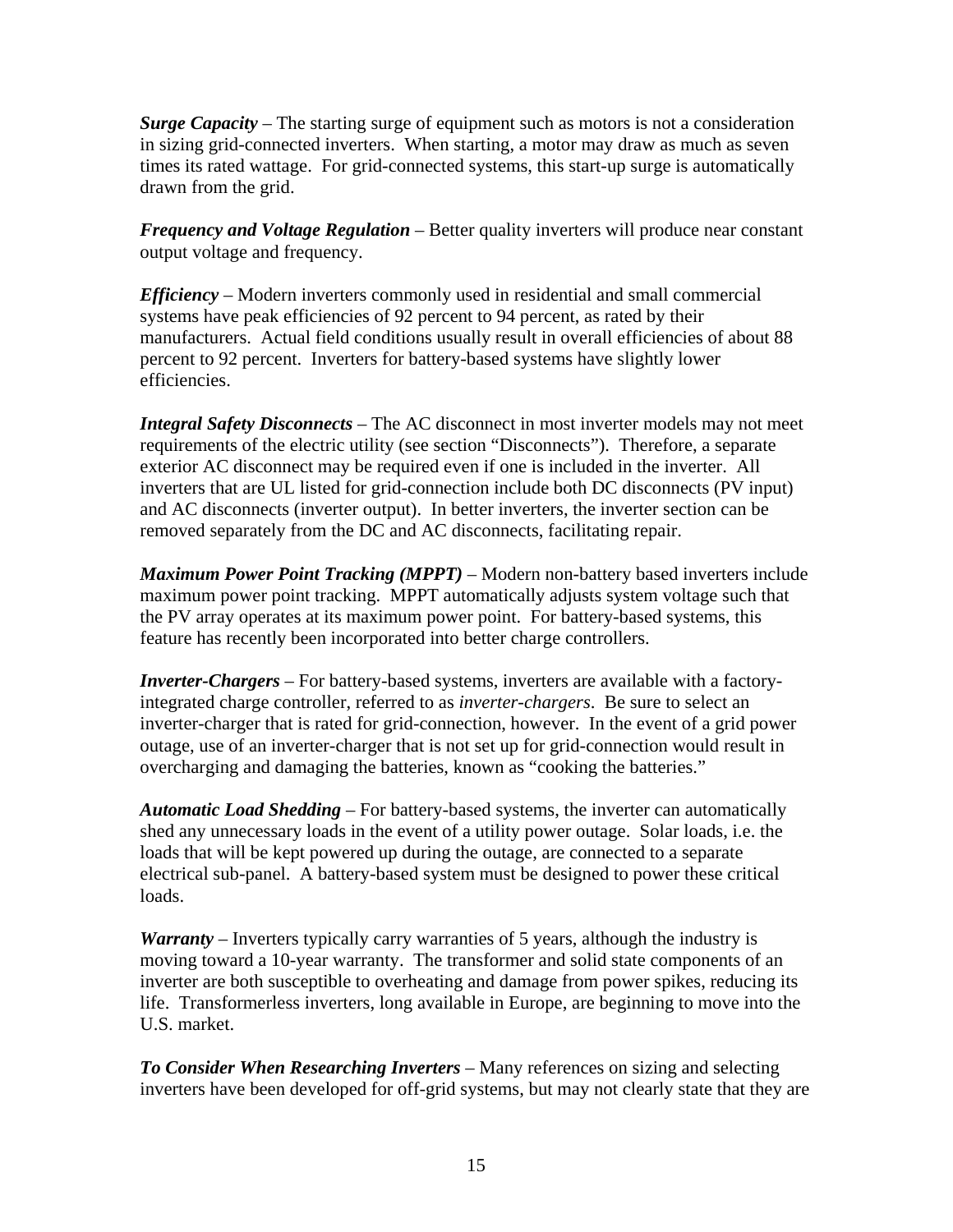<span id="page-21-0"></span>specific to off-grid systems. Sizing and selecting grid-connected inverters entails different considerations and is easier, since the system does not have to provide 100 percent of the energy requirements. In particular, peak energy demand and surge capacity do not need to be considered for grid-connected systems.

#### **Disconnects**

Automatic and manual safety disconnects protect the wiring and components from power surges and other equipment malfunctions. They also ensure the system can be safely shut down and system components can be removed for maintenance and repair. For gridconnected systems, safety disconnects ensure that the generating equipment is isolated from the grid, which is important for the safety of utility personnel. In general, a disconnect is needed for each source of power or energy storage device in the system.

For each of the functions listed below, it is not always necessary to provide a separate disconnect. For example, if an inverter is located outdoors, a single DC disconnect can serve the function of both the array DC disconnect and the inverter DC disconnect. Before omitting a separate disconnect, however, consider if this will ever result in an unsafe condition when performing maintenance on any component. Also consider the convenience of the disconnect's location. An inconveniently located disconnect may lead to the tendency to leave the power on during maintenance, resulting in a safety hazard.

*Array DC Disconnect* – The array DC disconnect, also called the PV disconnect, is used to safely interrupt the flow of electricity from the PV array for maintenance or troubleshooting. The array DC disconnect may also have integrated circuit breakers or fuses to protect against power surges.

*Inverter DC Disconnect* – Along with the inverter AC disconnect, the inverter DC disconnect is used to safely disconnect the inverter from the rest of the system. In many cases, the inverter DC disconnect will also serve as the array DC disconnect.

*Inverter AC Disconnect* – The inverter AC disconnect disconnects the PV system from both the building's electrical wiring and the grid. Frequently, the AC disconnect is installed inside the building's main electrical panel. However, if the inverter is not located near the electrical panel, an additional AC disconnect should be installed near the inverter.

*Exterior AC Disconnect* – Utilities commonly require an exterior AC disconnect that is lockable, has visible blades and is mounted next to the utility meter so that it is accessible to utility personnel. An AC disconnect located inside the electrical panel or integral to the inverter would not satisfy these requirements. One alternative that is as acceptable to some utilities as an accessible AC disconnect is the removal of the meter itself, but this is not the norm. Prior to purchasing equipment, consult the electric utility to determine their requirements for interconnection.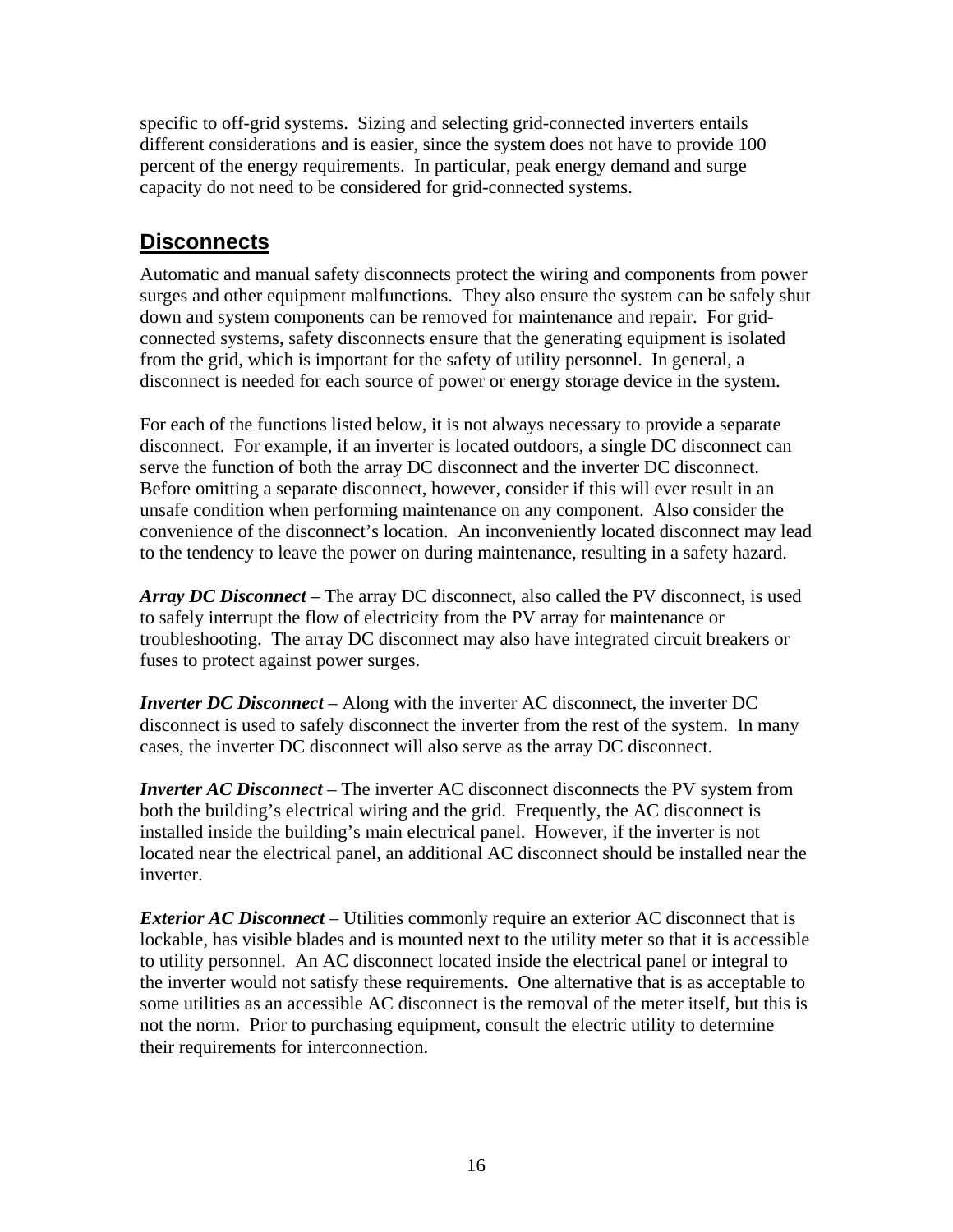<span id="page-22-0"></span>*Battery DC Disconnect* – In a battery-based system, the battery DC disconnect is used to safely disconnect the battery bank from the rest of the system.

## **Battery Bank**

Batteries store direct current electrical energy for later use. This energy storage comes at a cost, however, since batteries reduce the efficiency and output of the PV system, typically by about 10 percent for lead-acid batteries. Batteries also increase the complexity and cost of the system.

Types of batteries commonly used in PV systems are:

- Lead-acid batteries
	- Flooded (a.k.a. Liquid vented)
	- Sealed (a.k.a. Valve-Regulated Lead Acid)
		- o Absorbent glass mat
		- o Gel cell
- Alkaline batteries
	- Nickel-cadmium
	- Nickel-iron

*Lead-Acid Batteries* – Lead-acid batteries are most common in PV systems in general and sealed lead acid batteries are most commonly used in grid-connected systems. Sealed batteries are spill-proof and do not require periodic maintenance. Flooded leadacid batteries are usually the least expensive but require adding distilled water at least monthly to replenish water lost during the normal charging process.

There are two types of sealed lead acid batteries: sealed absorbent glass mat (AGM) and gel cell. AGM lead-acid batteries have become the industry standard, as they are maintenance free and particularly suited for grid-tied systems where batteries are typically kept at a full state of charge. Gel-cell batteries, designed for freeze-resistance, are generally a poor choice because any overcharging will permanently damage the battery.

*Alkaline Batteries* – Because of their relatively high cost, alkaline batteries are only recommended where extremely cold temperatures  $(-50^{\circ}$ F or less) are anticipated or for certain commercial or industrial applications requiring their advantages over lead-acid batteries. These advantages include tolerance of freezing or high temperatures, low maintenance requirements, and the ability to be fully discharged or over-charged without harm.

*Sizing Battery Banks* – For grid-connected systems, batteries are usually sized for relatively short time periods with 8 hours being typical. Size may vary, however, depending on the particular needs of a facility and the length of power outages expected. For comparison, battery banks for off-grid systems are usually sized for one to three cloudy days.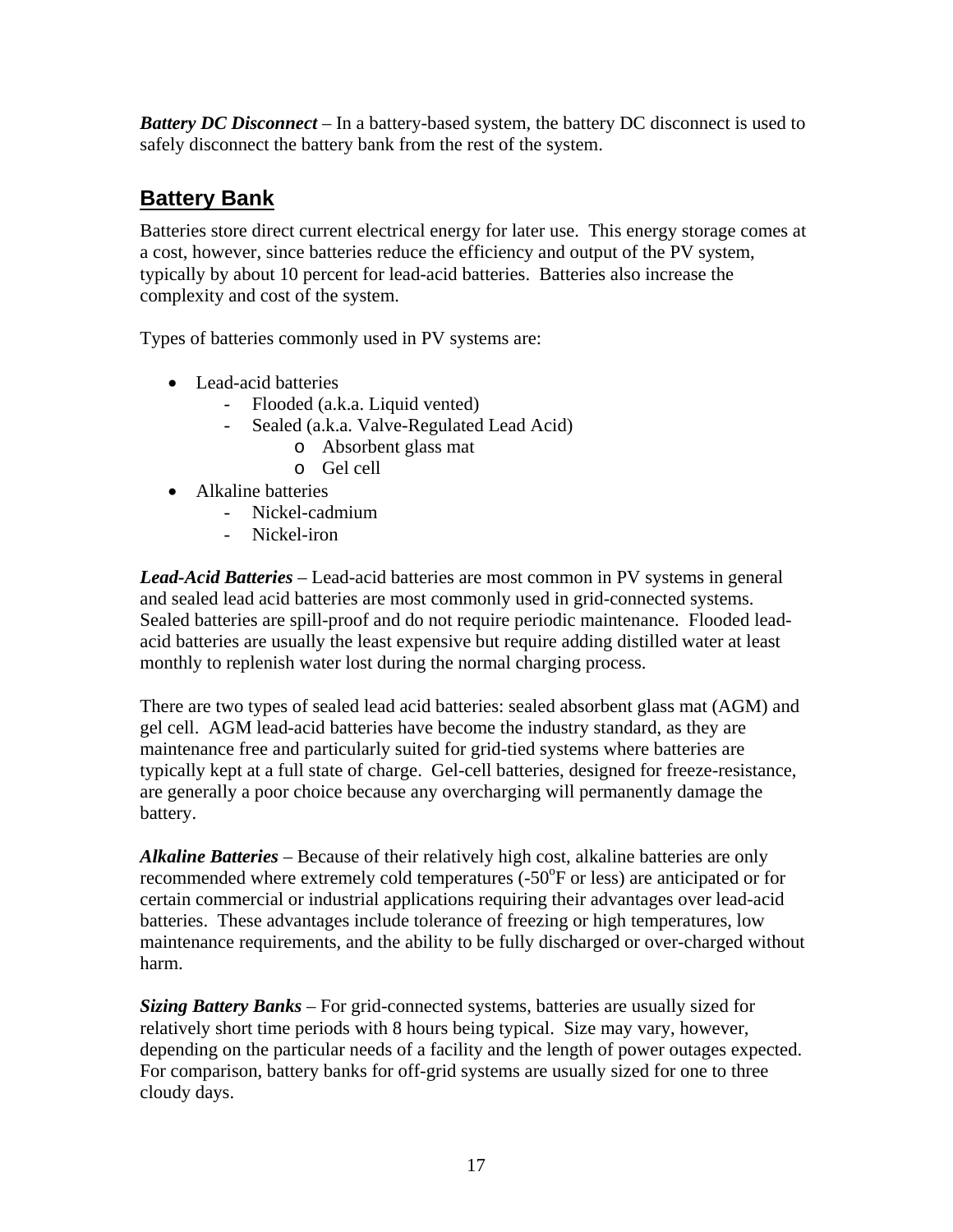<span id="page-23-0"></span>*Interaction with Solar Modules* – The solar array must have a higher voltage than the battery bank in order to fully charge the batteries. For systems with battery back-up, pay particular attention to the rated voltage of the module, also called the *maximum power point* ( $V_{\text{mon}}$ ), in the electrical specifications. It is important that the voltage is high enough relative to the voltage of a fully charged battery. For example, rated voltages between 16.5V and 17.5V are typical for a 12V system using liquid lead-acid batteries. Higher voltages may be required for long wiring distances between the modules and the charge controller and battery bank.

#### **Charge Controller**

A charge controller, sometimes referred to as a *photovoltaic controller* or *battery charger*, is only necessary in systems with battery back-up. The primary function of a charge controller is to prevent overcharging of the batteries. Most also include a lowvoltage disconnect that prevents over-discharging batteries. In addition, charge controllers prevent charge from draining back to solar modules at night. Some modern charge controllers incorporate maximum power point tracking, which optimizes the PV array's output, increasing the energy it produces.

*Types of Charge Controllers* – There are essentially two types of controllers: shunt and series. A shunt controller bypasses current around fully charged batteries and through a power transistor or resistance heater where excess power is converted into heat. Shunt controllers are simple and inexpensive, but are only designed for very small systems. Series controllers stop the flow of current by opening the circuit between the battery and the PV array. Series controllers may be single-stage or pulse type. Single-stage controllers are small and inexpensive and have a greater load-handling capacity than shunt-type controllers. Pulse controllers and a type of shunt controller referred to as a multi-stage controller (e.g., three-stage controller) have routines that optimize battery charging rates to extend battery life.

Most charge controllers are now three-stage controllers. These chargers have dramatically improved battery life.

*Selection* – Charge controllers are selected based on:

- PV array voltage The controller's DC voltage input must match the nominal voltage of the solar array.
- PV array current The controller must be sized to handle the maximum current produced by the PV array.

*Interaction with Inverter* – Since the majority of charge controllers have been installed in off-grid systems, their default settings may not be appropriate for a grid-connected system. The charge controller must be set up such that it does not interfere with the proper operation of the inverter. In particular, the controller must be set up such that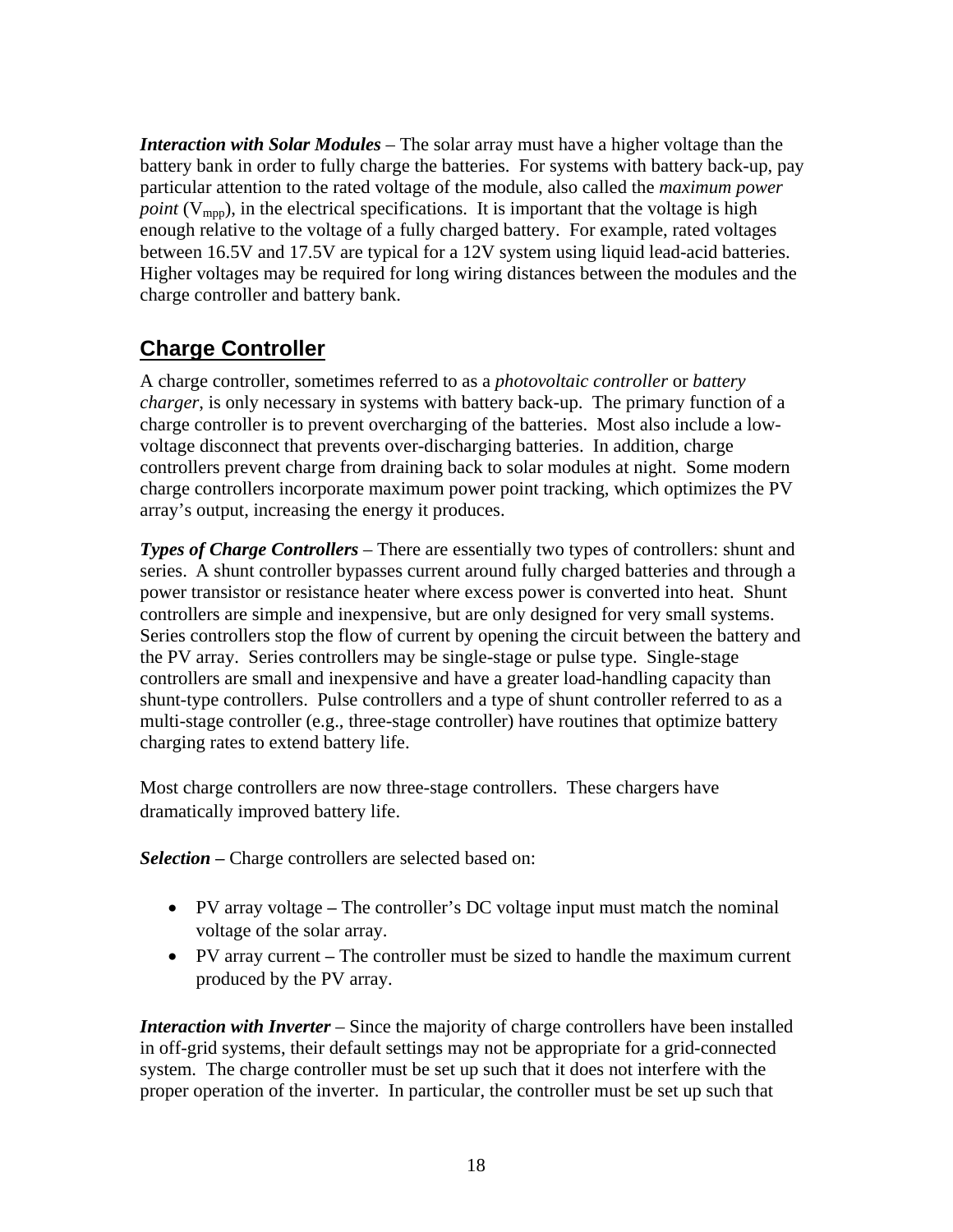charging the batteries from the PV array takes precedence over charging from the grid. For more information, contact the manufacturer.

*Interaction with Batteries* – The charge controller must be selected to deliver the charging current appropriate for the type of batteries used in the system. For example, on a 12V system, flooded lead-acid batteries have a voltage of 14.6V to 15.0V when fully charged, while sealed lead-acid batteries are fully charged at 14.1 V. Refer to the battery manufacturer for the charging requirements of particular batteries.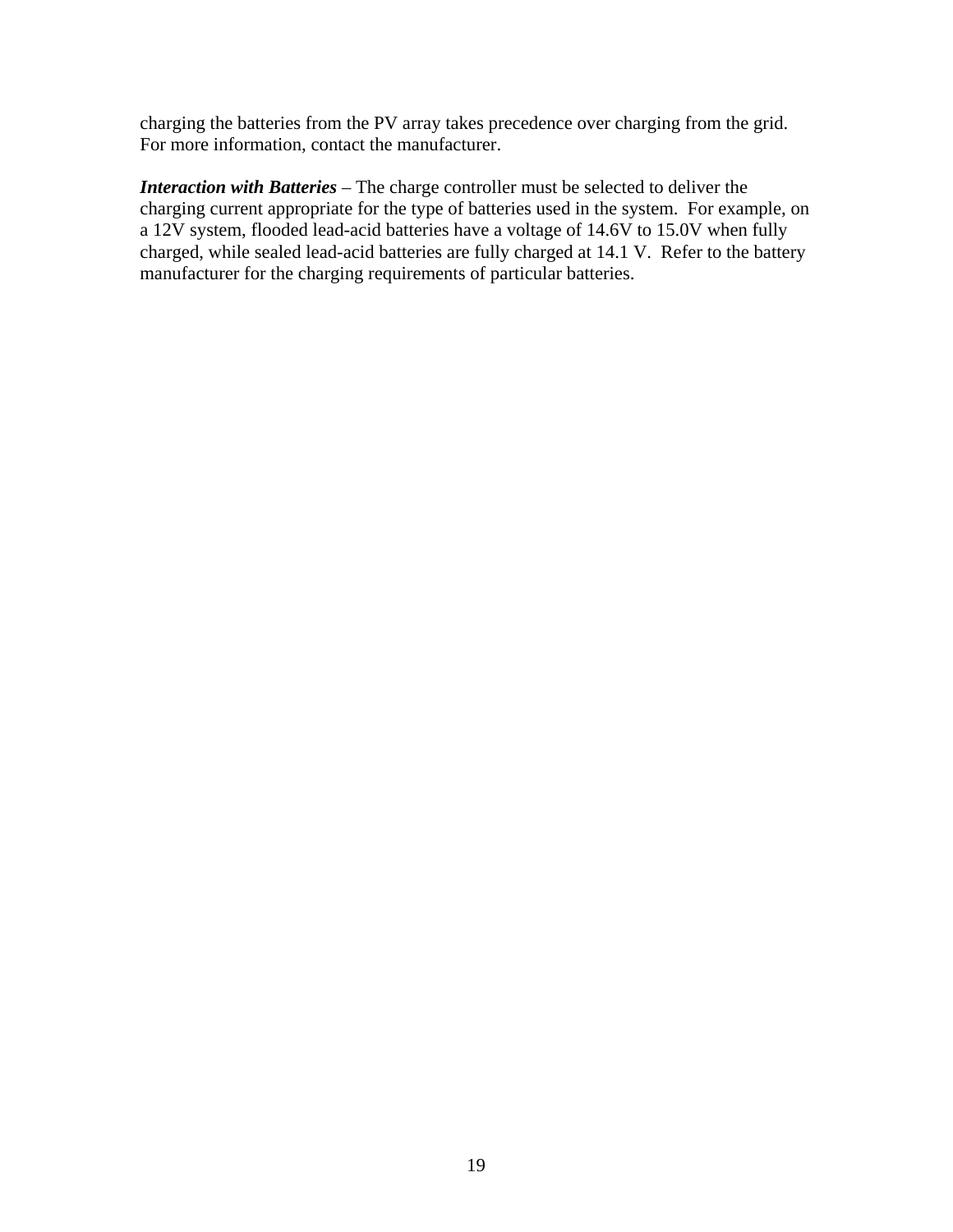## <span id="page-25-0"></span>**Putting the System Together**

#### **The Project Team**

 $\overline{a}$ 

The most satisfactory installations are the result of team effort, with each team member contributing their particular expertise and coordinating their work with the others. The person most familiar with electrical codes – the electrical contractor or electrician – may be unfamiliar with the unique particulars of PV system installations. On the other hand, the PV system designer or vendor is an expert on PV system requirements but may not be familiar with the intricacies of the NEC.

Further, there must be coordination between all subcontractors to ensure that, for example, the solar array is not inadvertently shaded by a vent stack, attic fan, or skylight.<sup>[7](#page-25-1)</sup> The roofing contractor must coordinate with those installing the PV system in mounting the array. Prior to purchasing any equipment the utility should be contacted to determine their requirements for interconnection with the grid. Early stage involvement of the local Authority Having Jurisdiction (usually a building or electrical inspector) as a member of the project team will also contribute to the success of the project.

*Solar or Electrical Subcontractor?* – A general contractor may face a choice between using an electrical subcontractor or a solar subcontractor to install the PV system. A good solar contractor will have the expertise in solar PV systems plus qualified electricians on staff. On the other hand, the general contractor may prefer an electrical contractor with whom he or she has a longstanding relationship. An experienced electrical contractor who goes the extra step in researching PV's special requirements will generally be qualified to install a PV system. Note that the builder may need to impress upon an electrical contractor that PV systems do have unique requirements and manufacturer's directions must be studied and strictly adhered to.

*On-Site Preconstruction Meeting* – It is quite typical that the PV system installation and general electrical work are performed by different contractors. We suggest an on-site preconstruction meeting with the electrician and the solar installer to discuss where one job ends and the other begins.

*Constructing a "Solar Ready" Building* – Even if the PV system is not installed during construction of the building, the builder can install those runs of conduit that would be difficult to do later as a retrofit, thus making the building "solar ready."

*Investigate the Vendor's History* – It is important to investigate the track record of all vendors, including the warranties they offer on equipment. As one example, when AstroPower went bankrupt and was acquired by General Electric in 2004, the warranties on previously manufactured AstroPower modules were not honored by General Electric.

<span id="page-25-1"></span> $<sup>7</sup>$  As mentioned before, install vents and fans on the north side of the roof to avoid interference with the</sup> solar array.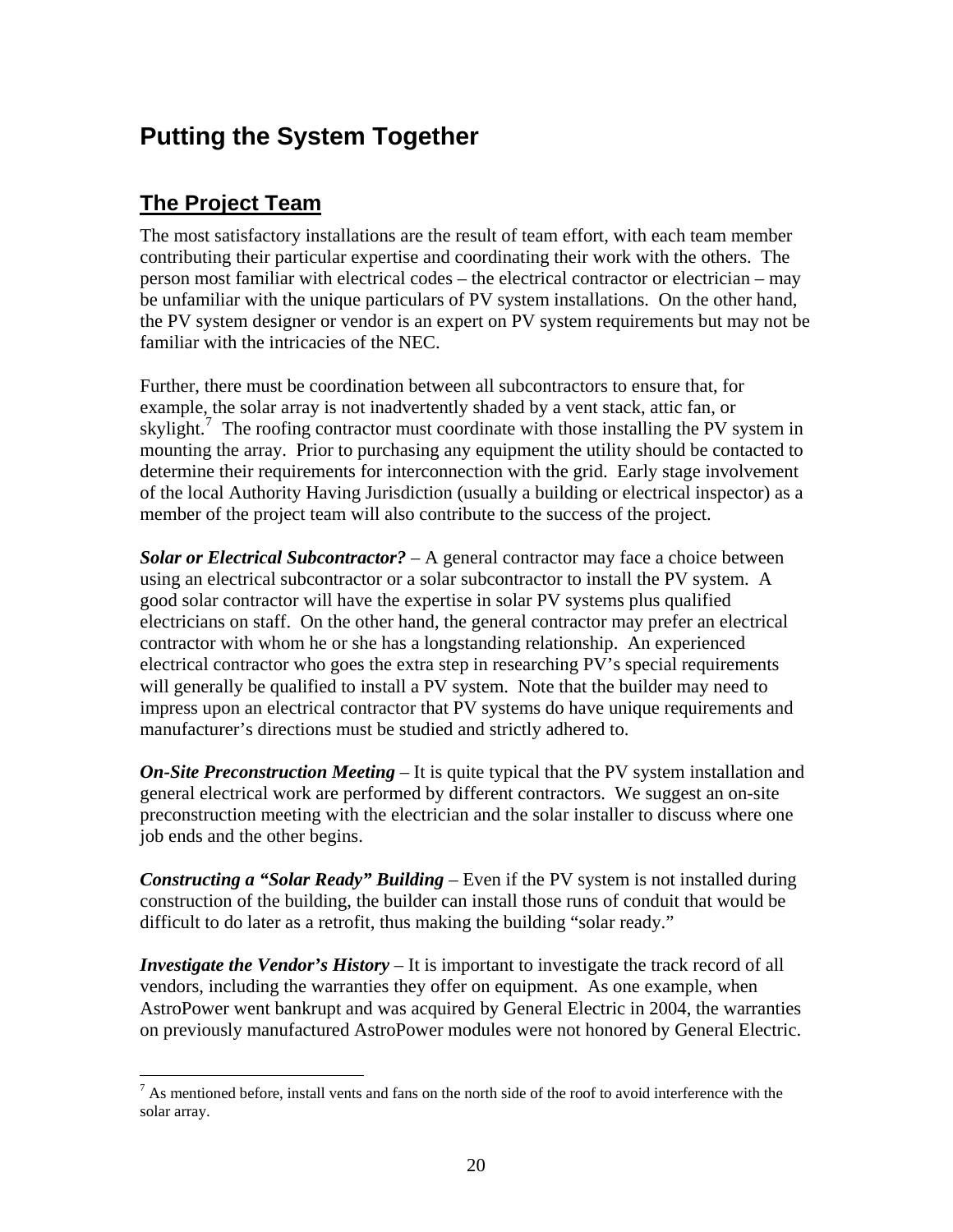<span id="page-26-0"></span>AstroPower modules can still be purchased, but do not come with manufacturer's warranties.

## **The NEC and PV Systems**

Solar PV systems must be installed in accordance with Article 690 of the National Electric Code, which specifically deals with PV systems, as well as several other articles of the NEC that pertain to electrical systems in general. When there is a conflict between NEC 690 and any other article, NEC 690 takes precedence due to the unique nature of PV systems. Articles of the NEC applicable to PV systems are:

- NEC 690 Solar Photovoltaic Systems
- NEC 230 Disconnect Means
- NEC 240 Overcurrent Protection
- NEC  $250 -$  Grounding
- NEC 300 to NEC 384 Wiring Methods

A good summary of NEC 690 (2002) is given in *Photovoltaics: Design and Installation Manual* (Solar Energy International 2007) in the chapter titled "System Wiring." NEC 690 includes requirements on sizing, selecting and installation of wiring, conduit, overcurrent protection, disconnects, and grounding. NEC 690 addresses many other issues as well, such as interconnection to the utility grid, equipment listing, and inspection.

Note that a new edition of NEC 690 was released in 2005. For a summary, refer to the article "Photovoltaic Power Systems and 2005 NEC" (*IAEI News*, March/April 2005), which is available at both [http://www.nmsu.edu/~tdi/pdf-resources/IAEI-3to4-05.pdf](http://www.nmsu.edu/%7Etdi/pdf-resources/IAEI-3to4-05.pdf) and [http://www.iaei.org/magazine/?p=2081.](http://www.iaei.org/magazine/?p=2081)

### **Safety During the Installation**

Roof-mounted PV systems require that subcontractors, including electricians, work on the roof. It is the builder's legal responsibility to ensure that the installer follows safe practices during the installation. Lack of proper safety equipment can result in significant fines to the builder. For details of safety requirements refer to the federal Occupational Safety and Health Administration's (OSHA) 2001 Code of Federal Regulations, Chapter 29 Part 1926, "Safety and Health Regulations for Construction" at [www.osha.gov.](http://www.osha.gov/)

A danger specific to PV systems is that solar modules generate DC electricity when exposed to light. As well, PV systems may have multiple electrical sources – modules, the utility grid, and perhaps batteries. Manufacturers of modules and other electrical components will provide safety precautions that should be carefully followed.

In addition to the electrical hazards, hefting modules onto a sloped roof poses a hazard. When installing modules on the roof, at least one safety eye must be installed for tying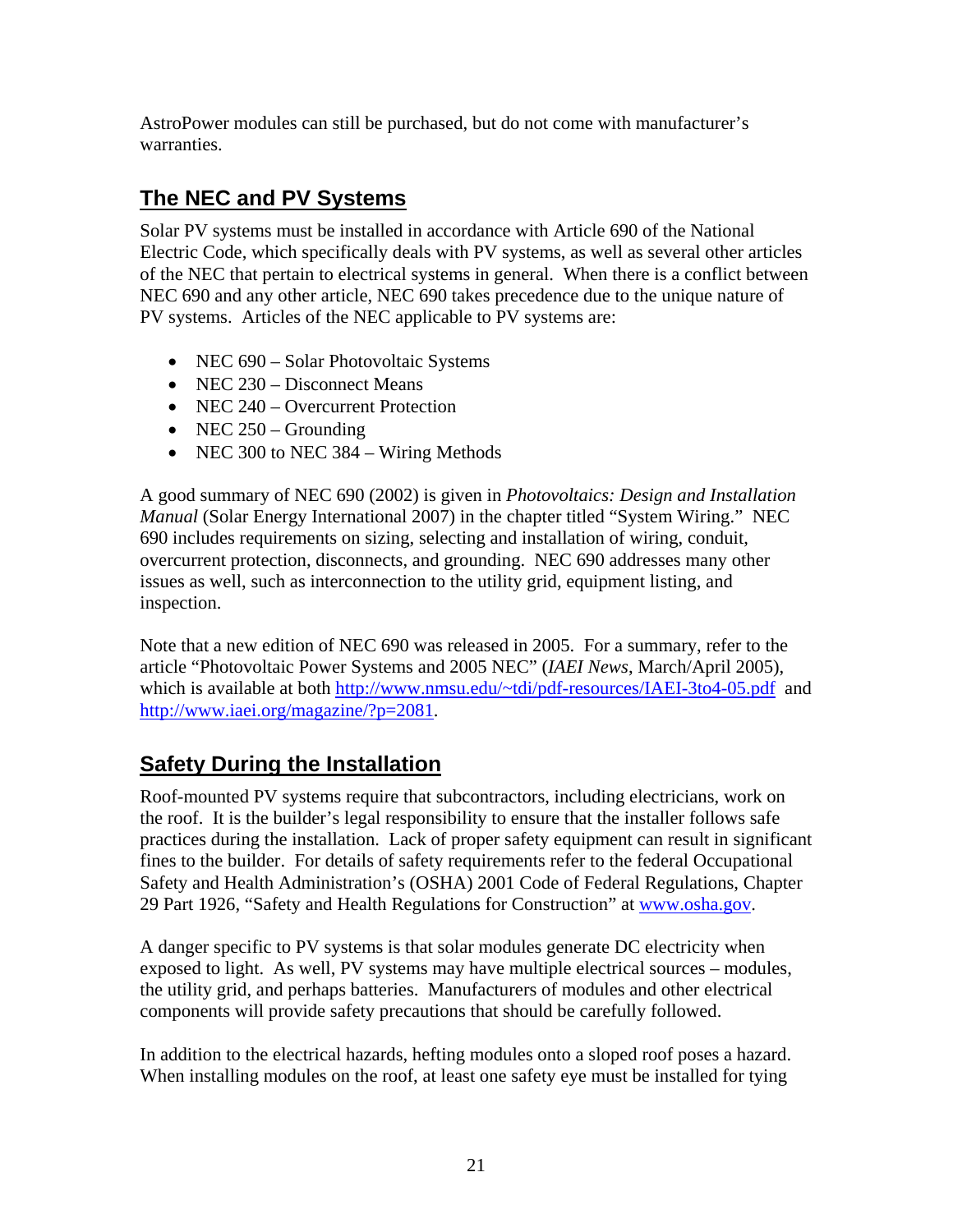<span id="page-27-0"></span>off. Work is facilitated by installing two safety eyes and a line between them for attaching the lanyard, thus allowing the installer to move back and forth more freely.

#### **Special Considerations in Wiring PV Systems**

In wiring solar PV systems, there are at least two concerns that an electrical contractor or electrician may not have previous experience with. First, the system on the array side of the inverter must be designed for DC power, which requires larger wire sizes than for AC power at the same voltage. Second, array wiring must be sized and selected to withstand elevated temperatures. The *ampacity*, which is the current-carrying ability of a wire, must be adjusted to account for temperature conditions that occur in PV systems. Wiring sizing is detailed in NEC 690. Worksheets on wiring sizing are included in the *Photovoltaics: Design and Installation Manual* (Solar Energy International 2007). Refer to the section "For More Information – References" below for ordering information.

*Exterior Wiring* – For PV systems in general, wiring in exterior locations must be suitable for the outdoor, wet environment; suitable for exposure to sunlight; and able to operate in temperatures in the range of  $65{\text -}80^{\circ}\text{C}$  (149-176 $^{\circ}$  F). Wiring will be subjected to the highest temperatures in the junction boxes of solar modules; these conductors should have insulation rated for  $90^{\circ}$ C (194 $^{\circ}$  F).

*Module Pigtails* – In contrast to other NEC articles, NEC 690 allows exposed, singleconductor cables for interconnecting PV modules. This allows PV modules to be manufactured with permanently attached pigtail conductors with multi-contact (MC) connectors on the ends. Such module pigtails are becoming standard and significantly reduce the labor required for installing the array.

*Roofing Penetrations for Conduit* – Particular attention should be paid to sealing around roof penetrations for conduit. As with sealing around the array mounting brackets, this is best handled by the roofing contractor to ensure the roof warranty is not voided.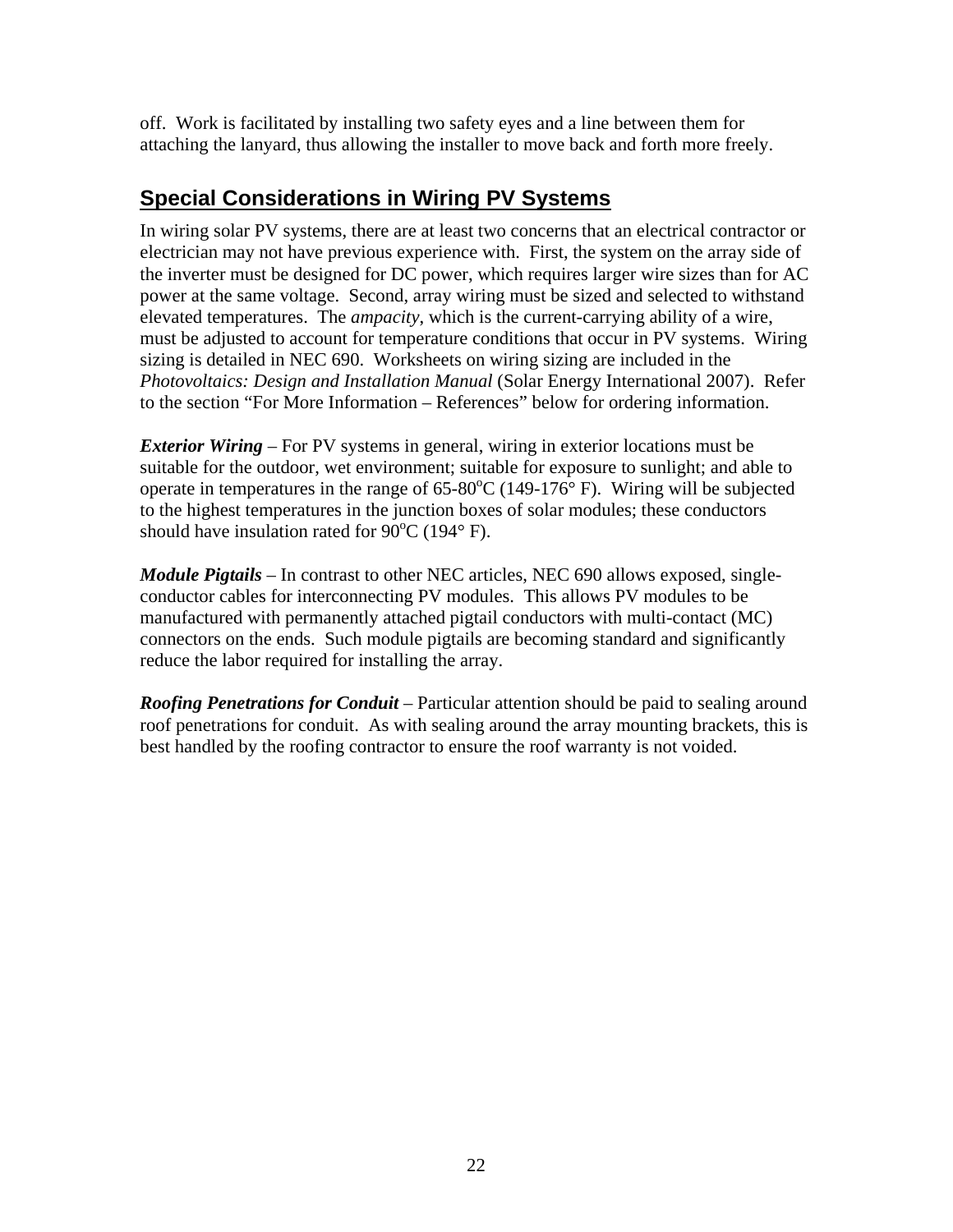## <span id="page-28-0"></span>**System Design Considerations**

#### **System Considerations**

In designing a PV system, it is important to consider the system as a whole: how the components work together and how the PV system fits in with the building.

*Pre-engineered PV Systems* – It is important to properly size and match each component such that the overall system operates optimally. To address this concern, many distributors offer pre-engineered systems in which components are selected to work together as a unit. Pre-engineering may not guarantee a flawless system, but the concerns over product compatibility and specification of individual components will have been addressed up front.

*PV Modules and the Building Design* – The builder or PV designer must also consider the PV system and the building as a system. The PV array should be located considering the aesthetics of the building. As well, the modules must be located so that building features such as gables and overhangs do not shade the modules. This usually means locating the array on the roof as close as possible to the ridge.

The builder should consider designing a south facing roof for the array for optimum power production. As noted previously, the orientation of the array is very forgiving, however, and the roof does not need to face directly south, if not possible given other design constraints.

#### **Design Resources**

*Printed References* – There are many good references and resources that provide indepth discussions of the technical aspects of system design. Two design references are:

 *Photovoltaics: Design and Installation Manual,* Solar Energy International (SEI), 2007.

This manual has worksheets, guidelines and considerations for sizing and wiring solar arrays, battery systems, inverters, and other system components. As a word of caution, this manual focuses on off-grid systems, with the special considerations of grid-connected systems discussed in a separate chapter. This manual is available at [http://www.solarenergy.org/bookstore/photovoltaics](http://www.solarenergy.org/bookstore/photovoltaics-design-installation-manual)[design-installation-manual.](http://www.solarenergy.org/bookstore/photovoltaics-design-installation-manual)

• *Photovoltaic Systems Engineering*, Roger A. Messenger and Jerry Ventre, Second Edition, CRC Press, New York, NY, 2004. This engineering text contains practical information on PV systems and components, mounting, grid-connection, and other issues. Topics are discussed in more detail than in the SEI reference above, although sometimes the theory and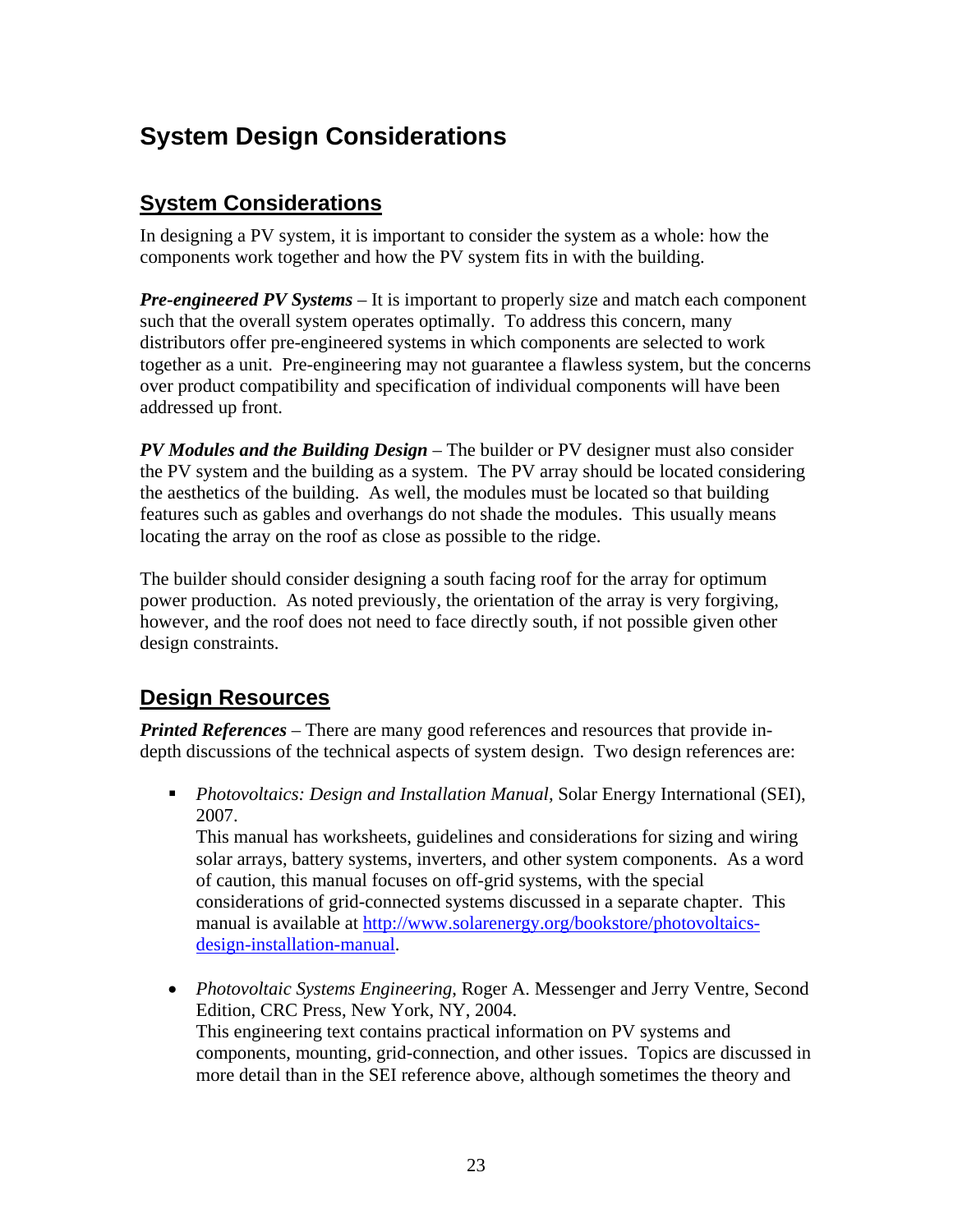detail given is more than is necessary for the builder or installer. Order from CRC Press at [www.crcpress.com](http://www.crcpress.com/) or from other online booksellers.

*Distributors* – Distributors are very good resources in developing a design. They will be able to size and select the major components of your system given a basic description of your site, but will leave wire sizing to the installer.

*Software Tools* – Many software tools for design of PV systems are available online. Online tools useful in designing a PV system include:

- *PVWatts*™ (http://www.nrel.gov/rredc/pvwatts/ or<http://www.pvwatts.org/>) is a free, internet-based model that calculates electrical energy produced by a gridconnected photovoltaic system.
- *RETScreen*® [\(www.retscreen.net/ang/g\\_photo.php](http://www.retscreen.net/ang/g_photo.php)) is a free spreadsheet-based model for grid-connected and off-grid systems. Developed with support of Natural Resources Canada.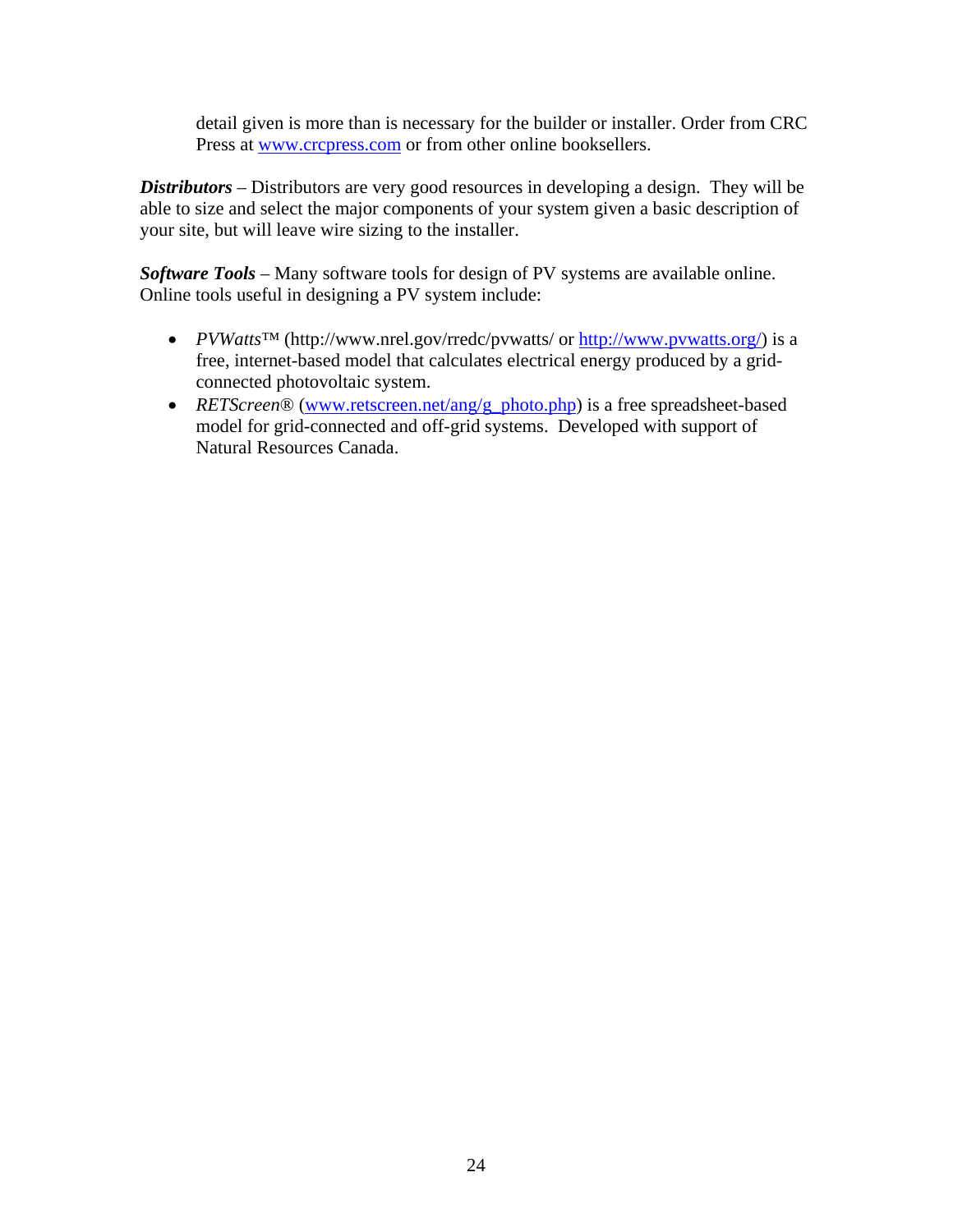## <span id="page-30-0"></span>**Cost Considerations**

In including a PV system in a bid to a customer, the builder must know typical costs of PV systems and the labor that will be required to install it.

*Typical Installed Costs* – In 2008, the installed cost of a residential PV system in the U.S. typically ranged from \$8 to \$10 per installed watt before government or utility incentives. Factors affecting cost include the size and type of the system, use of battery back-up, and mounting requirements. Larger systems, of course, cost more in absolute terms than smaller systems, but the cost per installed watt is somewhat less. Incentive programs can substantially reduce installed costs. For more information on incentives, visit the DSIRE database at [www.dsireusa.org](http://www.dsireusa.org/). In Oregon, visit the Energy Trust of Oregon website at [www.energytrust.org.](http://www.energytrust.org/)

*Component Costs* – Solar modules are the most expensive component of the system. Information on typical system component prices can be found on the website of Solarbuzz at [http://www.solarbuzz.com/Moduleprices.htm.](http://www.solarbuzz.com/Moduleprices.htm) In 2009, the cost of modules in the United States typically ranges from \$4 to \$6 per watt. In a system without batteries, inverters are the second most costly component. In 2009, inverters cost on average less than \$1 per watt. Batteries increase the complexity of the system and thus impact both material and labor costs. In 2009, batteries cost on average \$2 per watt-hour.

*Cost Tradeoffs* – Consider cost tradeoffs when planning a PV system. For example, while less efficient modules may have a lower cost per installed watt than modules with higher efficiency, they also will take up more space and require a larger racking system. Mounting costs will be considerably greater and should be considered against the cost savings of the modules.

*Labor Costs* – The labor required to install a PV system varies depending on building layouts and roofing types. An experienced crew can install a 2 kW non-battery PV system in two- to four-person days. Systems with large solar arrays require relatively less effort per watt of power than smaller systems. If batteries are included in the PV system, both material and installation costs will be greater. Batteries can add 50 percent to 100 percent to the time required for the installation.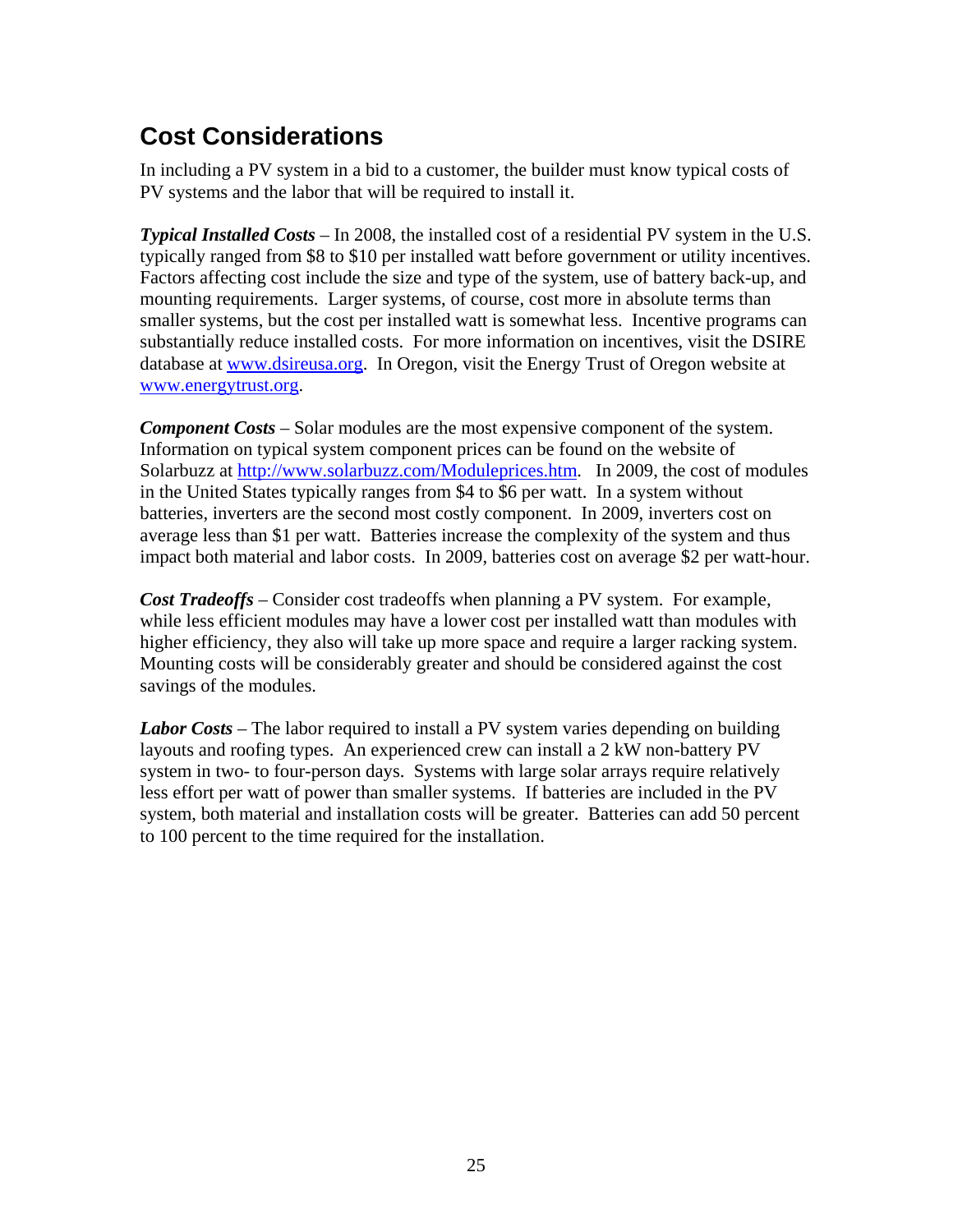## <span id="page-31-0"></span>**For More Information – References**

California Energy Commission, Sacramento, CA, [www.energy.ca.gov](http://www.energy.ca.gov/)

 Download *A Guide to Photovoltaic (PV) System Design and Installation,* prepared by Endecon Engineering, with Regional Economic Research, Inc., 2001. Available at [www.energy.ca.gov/reports/2001-09-04\\_500-01-020.PDF](http://www.energy.ca.gov/reports/2001-09-04_500-01-020.PDF), this guidebook provides design considerations and installation guidelines to installers of photovoltaic systems.

Energy Trust of Oregon, Portland, OR, [www.energytrust.org](http://www.energytrust.org/)

- Visit the following websites to find information on installing a photovoltaic system using financial incentives from the Energy Trust of Oregon:
	- o Residences: [http://www.energytrust.org/residential/incentives/solar](http://www.energytrust.org/residential/incentives/solar-electric/SolarElectric/)[electric/SolarElectric/](http://www.energytrust.org/residential/incentives/solar-electric/SolarElectric/)
	- o Businesses: [http://www.energytrust.org/business/incentives/other-businesses/existing](http://www.energytrust.org/business/incentives/other-businesses/existing-building/SolarElectric1)[building/SolarElectric1](http://www.energytrust.org/business/incentives/other-businesses/existing-building/SolarElectric1)
- *Solar Electric System Installation Requirements*, v 13, revised 5/18/09. [http://energytrust.org/library/forms/SLE\\_RQ\\_PV\\_SysReq.pdf](http://energytrust.org/library/forms/SLE_RQ_PV_SysReq.pdf)
- Obtain design and installation criteria for solar electric systems qualifying for incentives, [http://energytrust.org/library/forms/SLE\\_RQ\\_PV\\_SysReq.pdf](http://energytrust.org/library/forms/SLE_RQ_PV_SysReq.pdf).

International Association of Electrical Inspectors, [www.iaei.org](http://www.iaei.org/)

.

 The IAEI's online bimonthly series "Perspectives on PV" covers many practical issues on photovoltaic systems, including installation tips, equipment, code requirements, and inspection. The current edition and archived articles are available at<http://www.iaei.org/magazine/?tag=photovoltaic>. (In browsing the archives, note you must select both the month on the calendar and the year from the list below the calendar.)

Messenger, Roger A. and Jerry Ventre, "Photovoltaic Systems Engineering*",* Second Edition, CRC Press, New York, NY 2004

 An engineering text with practical information on PV systems and components, mounting, grid-connection and other topics. Order from CRC Press at [www.crcpress.com](http://www.crcpress.com/) or from other online booksellers

North Carolina Solar Center, Raleigh, NC, <http://www.ncsc.ncsu.edu/>

 *"*Siting of Active Solar Collectors and Photovoltaic Modules," (2001) discusses evaluation of a building site for its solar potential at http://www.ncsc.ncsu.edu/include/\_upload/media/pubs/SitingActive.pdf.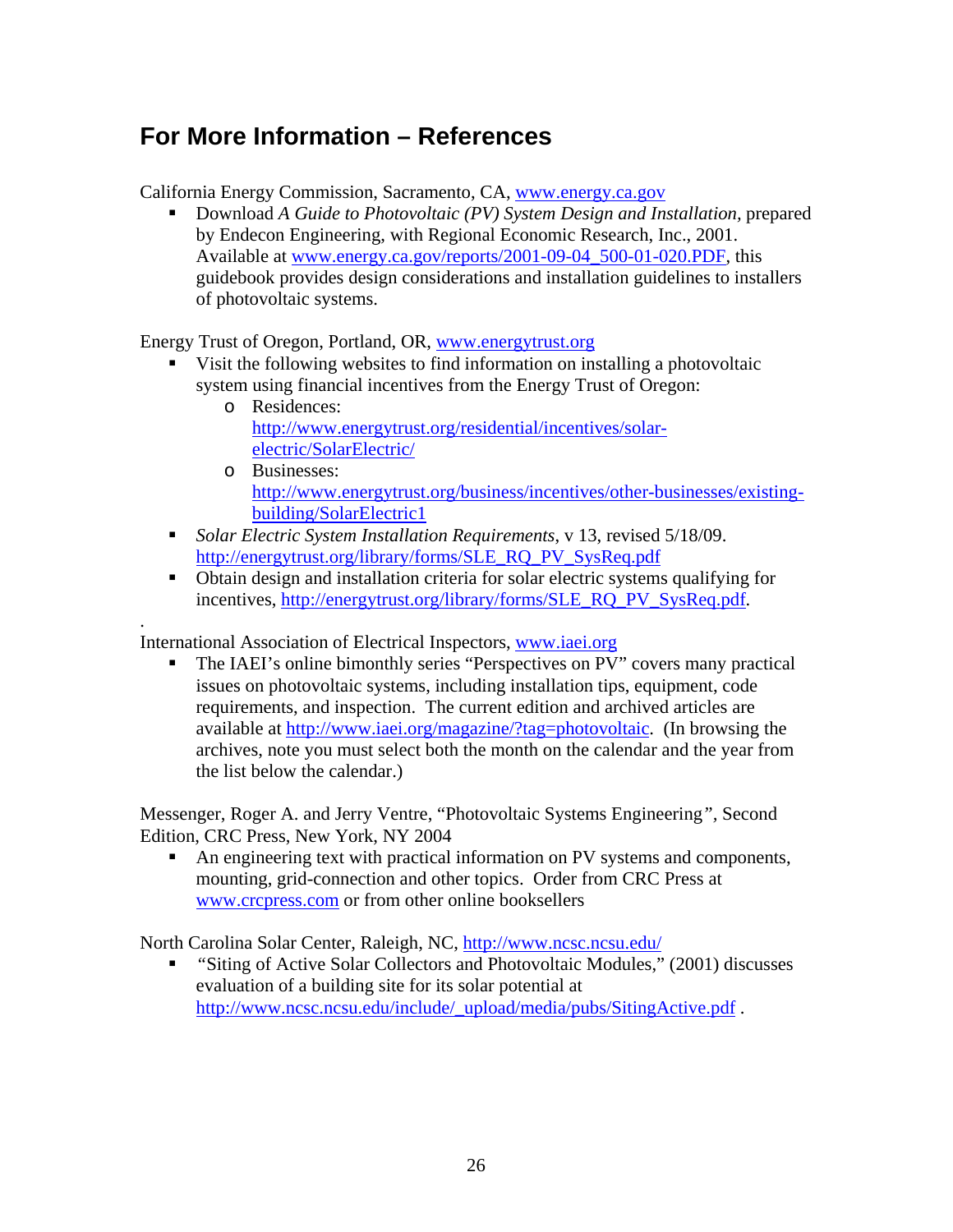Northwest Solar Center, Seattle, WA, [www.northwestsolarcenter.org](http://www.northwestsolarcenter.org/)

- Visit Northwest Solar Center's website under "Useful Tools" for links to PVWatts, SMA Sizing and the NW Solar Center Load Calculator for sizing photovoltaic systems
- Washington State's production incentives are summarized under "Incentive Chart"
- Download publications on photovoltaics that are especially relevant to the Pacific Northwest.

Oregon Department of Energy, Salem, OR, http://www.oregon.gov/ENERGY/.

- Visit ODOE's website to download publications such as:
	- o *Oregon Solar Electric Guide: Independent and Utility-Connected Homes* <http://egov.oregon.gov/ENERGY/RENEW/Solar/PV.shtml>
	- o *Photovoltaics: Basic Design Principles and Components* (U.S. Department of Energy 1997), [http://www.oregon.gov/ENERGY/RENEW/Solar/docs/pvbasics.pdf.](http://www.oregon.gov/ENERGY/RENEW/Solar/docs/pvbasics.pdf)
- Find information on support for solar energy in Oregon, including tax credits, property tax exemptions, and the energy loan program.
- Locate solar contractors certified by the Oregon Department of Energy.

Russell, Scott, "Solar-Electric Systems Simplified," *Home Power Magazine*, No. 104, December 2004/January 2005

A brief summary of configurations and components of solar photovoltaic systems.

SolarBuzz.com, [www.solarbuzz.com](http://www.solarbuzz.com/)

- Visit Solarbuzz's "Expo" to find contacts for solar PV installers, and manufacturer contacts for solar modules, inverters, batteries, and charge controllers, at [www.solarbuzz.com/solarindex/expo.htm](http://www.solarbuzz.com/solarindex/expo.htm)
- Information on typical system component prices can be found at <http://www.solarbuzz.com/Moduleprices.htm>

Solar Energy International, Carbondale, CO, [www.solarenergy.org](http://www.solarenergy.org/)

- *Photovoltaics: Design and Installation Manual,* Solar Energy International (SEI), 2007. [http://www.solarenergy.org/bookstore/photovoltaics-design-installation](http://www.solarenergy.org/bookstore/photovoltaics-design-installation-manual)[manual](http://www.solarenergy.org/bookstore/photovoltaics-design-installation-manual).
- SEI regularly offers training on photovoltaic design and installation and other renewable energy systems in locations throughout North America. Check out their workshop schedules at [www.solarenergy.org/workshops.](http://www.solarenergy.org/workshops)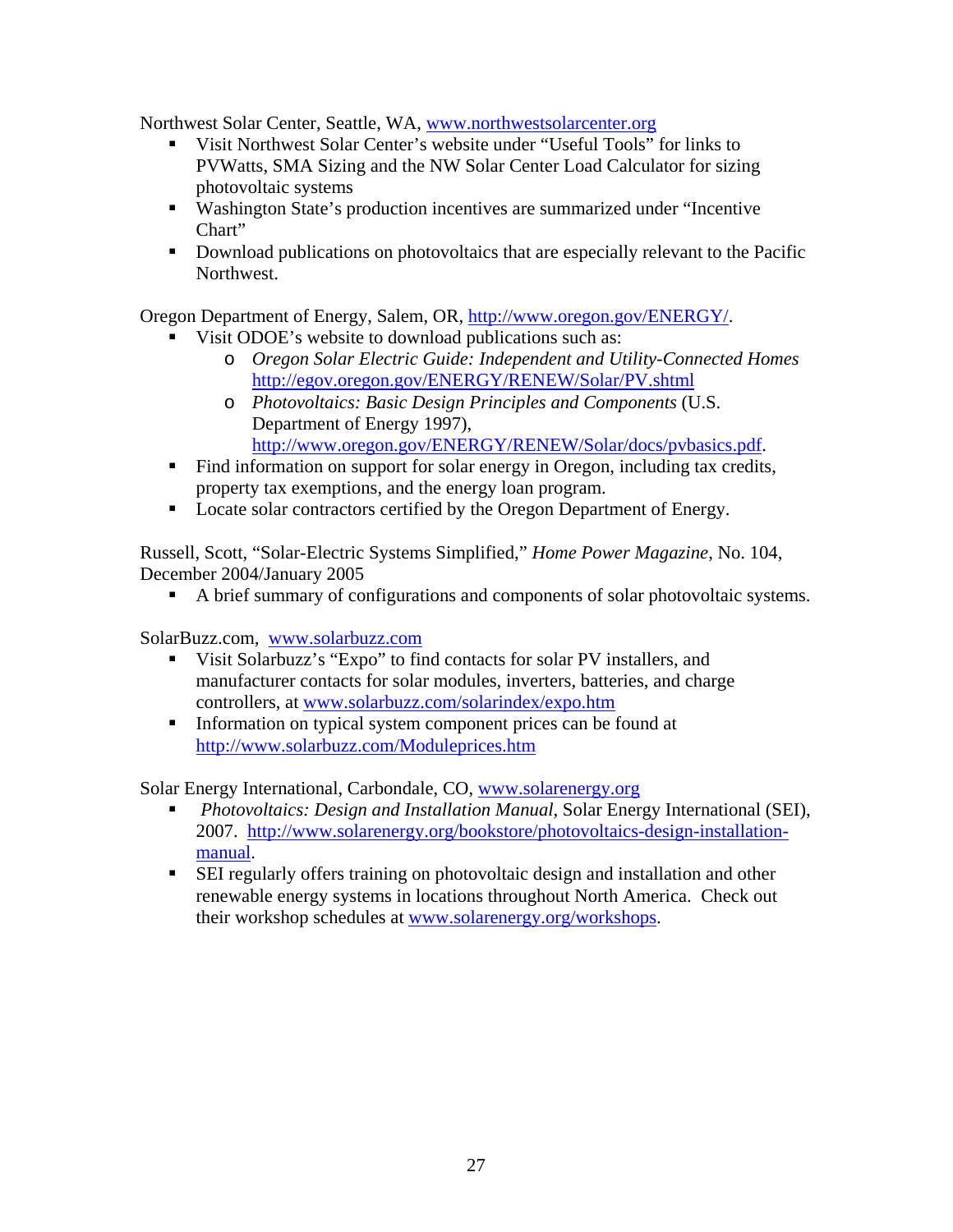U.S. Department of Energy, Office of Energy Efficiency and Renewable Energy (EERE), [www.eere.energy.gov](http://www.eere.energy.gov/)

• The EERE's website on "Connecting Your System to the Electricity Grid" has information on equipment required to connect your system to the grid, grid connection requirements of your power provider, and state and community codes and requirements at

[www.eere.energy.gov/consumer/your\\_home/electricity/index.cfm/mytopic=10520](http://www.eere.energy.gov/consumer/your_home/electricity/index.cfm/mytopic=10520)

- The EERE's website on "Small Solar Electric Systems" includes information on many aspects of photovoltaic systems with links to resources available at [www.eere.energy.gov/consumer/your\\_home/electricity/index.cfm/mytopic=10710](http://www.eere.energy.gov/consumer/your_home/electricity/index.cfm/mytopic=10710)
- The EERE's publication "Planning for PV: The Value and Cost of Solar Electricity" provides a brief summary of system costs, state and federal rebates, and typical property value increases for several sites in the U.S. at [http://www.eere.energy.gov/solar/pdfs/planning\\_for\\_PV.pdf.](http://www.eere.energy.gov/solar/pdfs/planning_for_PV.pdf)